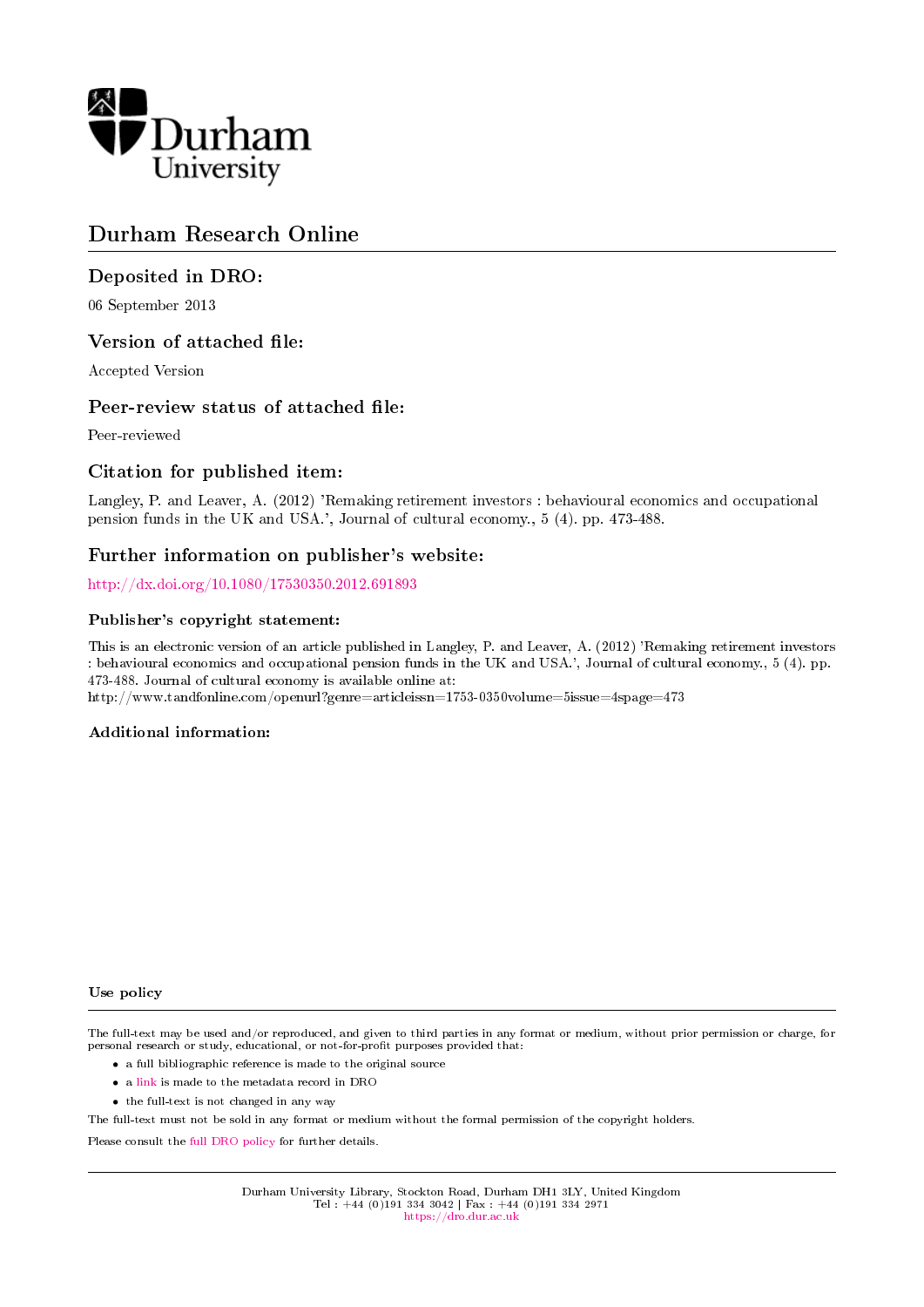# **Remaking retirement investors:**

# **Behavioural economics and defined-contribution occupational pensions**

Paul Langley\* Department of Geography Durham University Science Laboratories South Road Durham DH1 3LE United Kingdom paul.langley@durham.ac.uk Adam Leaver PMO Division 6.04 Harold Hankins Building Manchester Business School University of Manchester M15 6PB United Kingdom

\* Corresponding author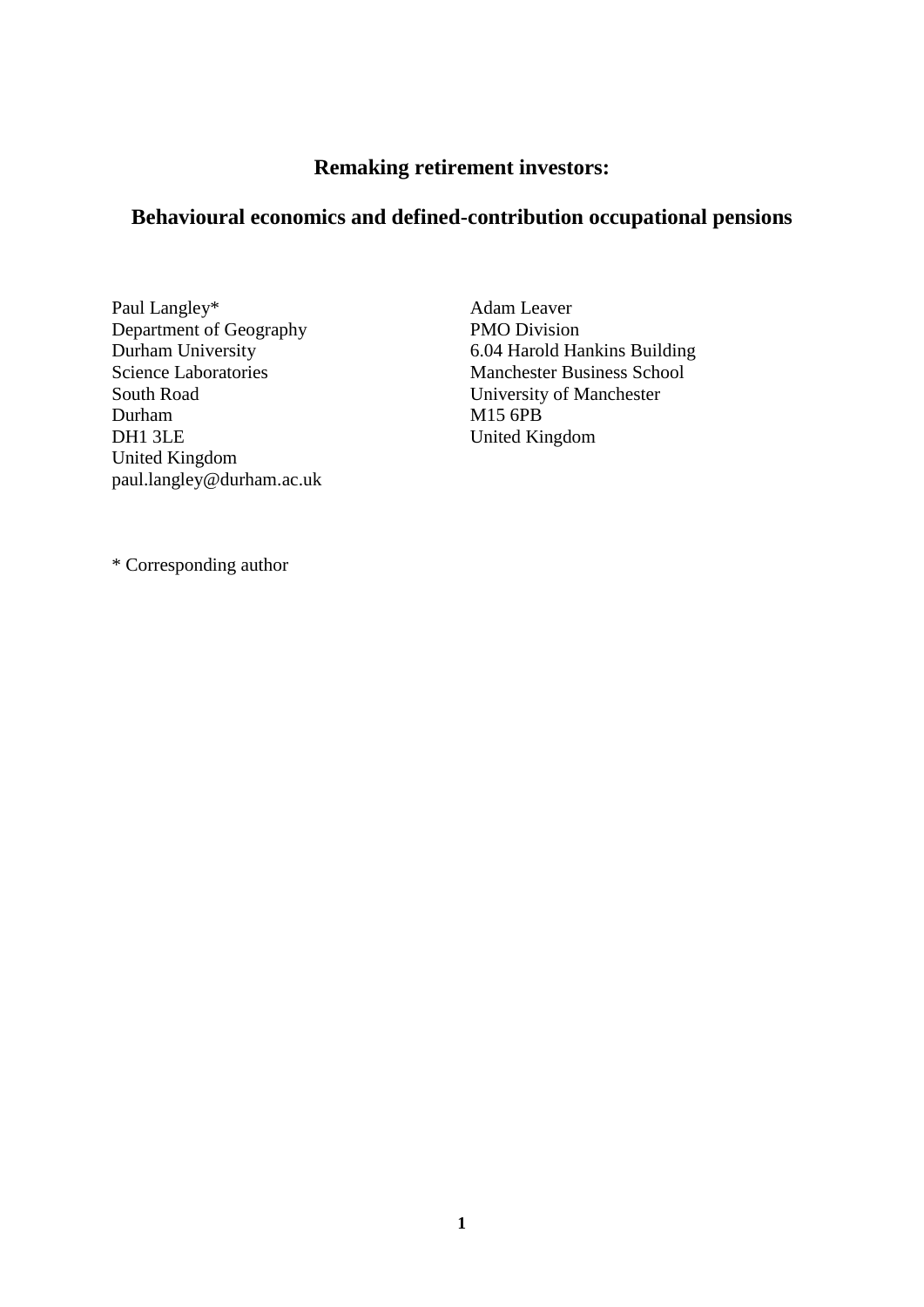# **Remaking retirement investors:**

# **Behavioural economics and defined-contribution occupational pensions**

### **Abstract**

Summoned-up within the defined-contribution (DC) plans that now predominate in the UK and USA, the financial subject of the retirement investor is identified by behavioural economics as the crucial problem to be solved in present-day occupational pension provision. Interventions are being made that: promote individual participation in plans through autoenrolment techniques; increase the rate at which individuals make tax-favoured payments into plans through contribution escalator schemes; and cater for the decision-making and risk management deficiencies of individuals by providing default option funds with in-built 'lifestyle' and 'target-date' investment strategies. After Deleuze and Foucault, we argue that this 'behavioural revolution' is a rearticulation of the heterogeneous elements which, in relation, produce the *dispositif* (apparatus) of DC plans as a distributed form of agency that places the retirement investor at its centre. Behavioural economics is shown to continue the inherently incomplete remaking of retirement investors within DC plans, necessarily precarious financial subjects who face the highly uncertain prospect that returns on investment after fees will be sufficient to meet their expectations of security in old age.

**Key words:** retirement investors; behavioural economics; defined-contribution pensions; lifestyle and target-date funds; apparatus of security.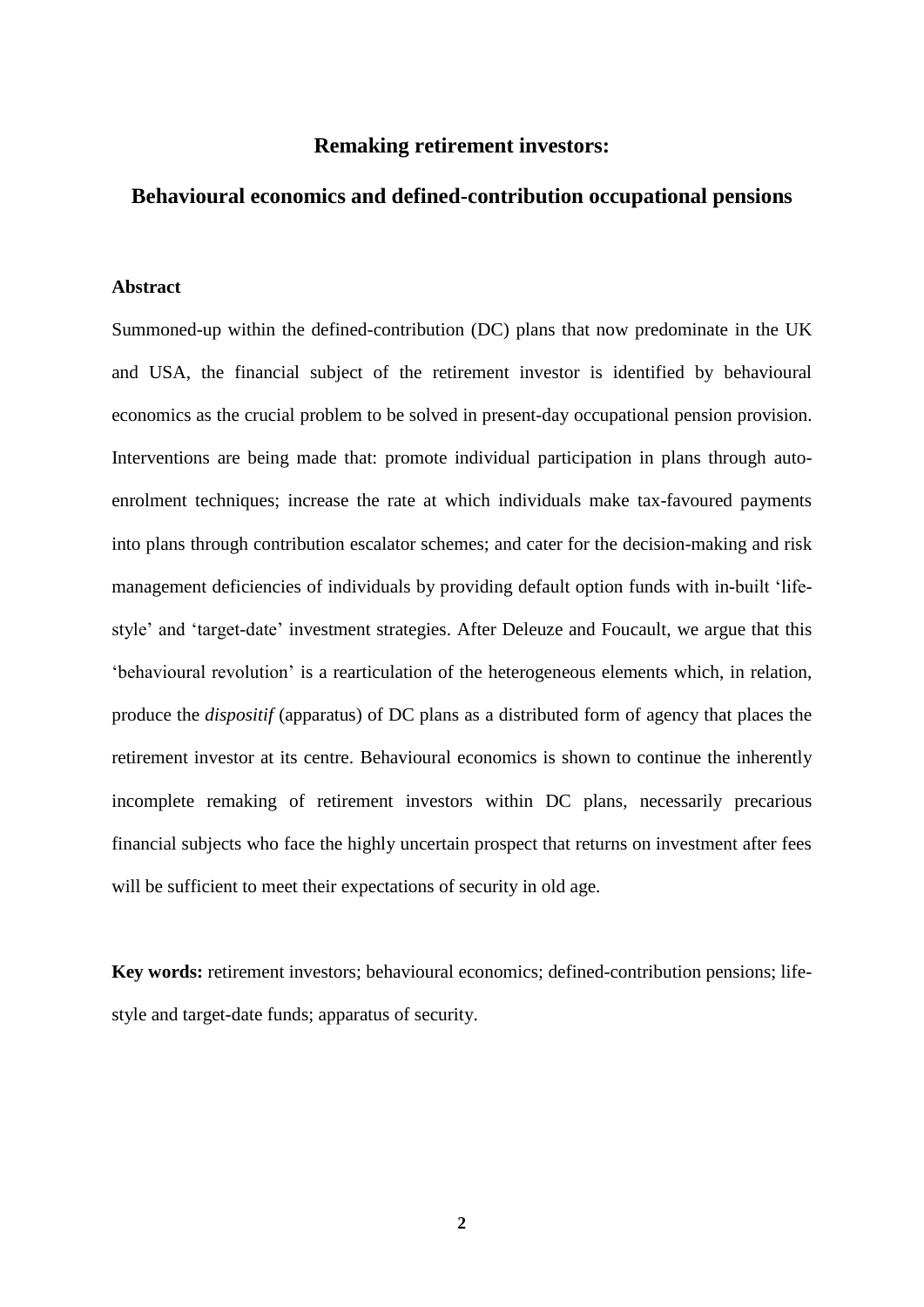### **Introduction: investing NEST eggs**

In May 2009, the Personal Accounts Delivery Authority (PADA 2009a) began a consultation exercise on the form that investment could take in what, since January 2010, has become known as NEST (the National Employment Savings Trust). NEST is the outcome of reforms in United Kingdom (UK) occupational pensions which, given shape by the Pension Commission's wide-ranging review, target around seven million low-to-moderate income and typically female workers who are not enrolled in a plan and do not presently make dedicated retirement investments (DWP 2006a). While the Pension Act of 2008 requires that employers must provide and contribute to an occupational pension for their employees - thereby addressing 'under-enrolment' by 'retirement undersavers' (DWP 2006b) - since October 2012 NEST has provided employers with an auto-enrolment defined-contribution (DC) plan which is guaranteed to meet legal standards. The PADA's (2009a) consultation on NEST's investment approach was concerned, then, with the decision-making and so-called 'risk appetites' of the would-be investors that NEST explicitly targets.

Under DC occupational pension plans, the individual worker as retirement investor is expected to choose from a menu of mutual funds tailored for different risk appetites. But retirement investors have become known by policy-makers and industry practitioners versed in behavioural economics as individuals who, eschewing choice and the embrace of risk/return calculations, favour the default option mutual fund products that are usually on offer within DC plans (OECD 2009a). While proponents claim that its antecedents can be found in classical economics (e.g. Angner & Loewenstein 2012), behavioural economics consolidated from the late 1950s and especially during the 1980s and 1990s through an embrace of the theories and experimental scientific methods of psychology. Emerging as a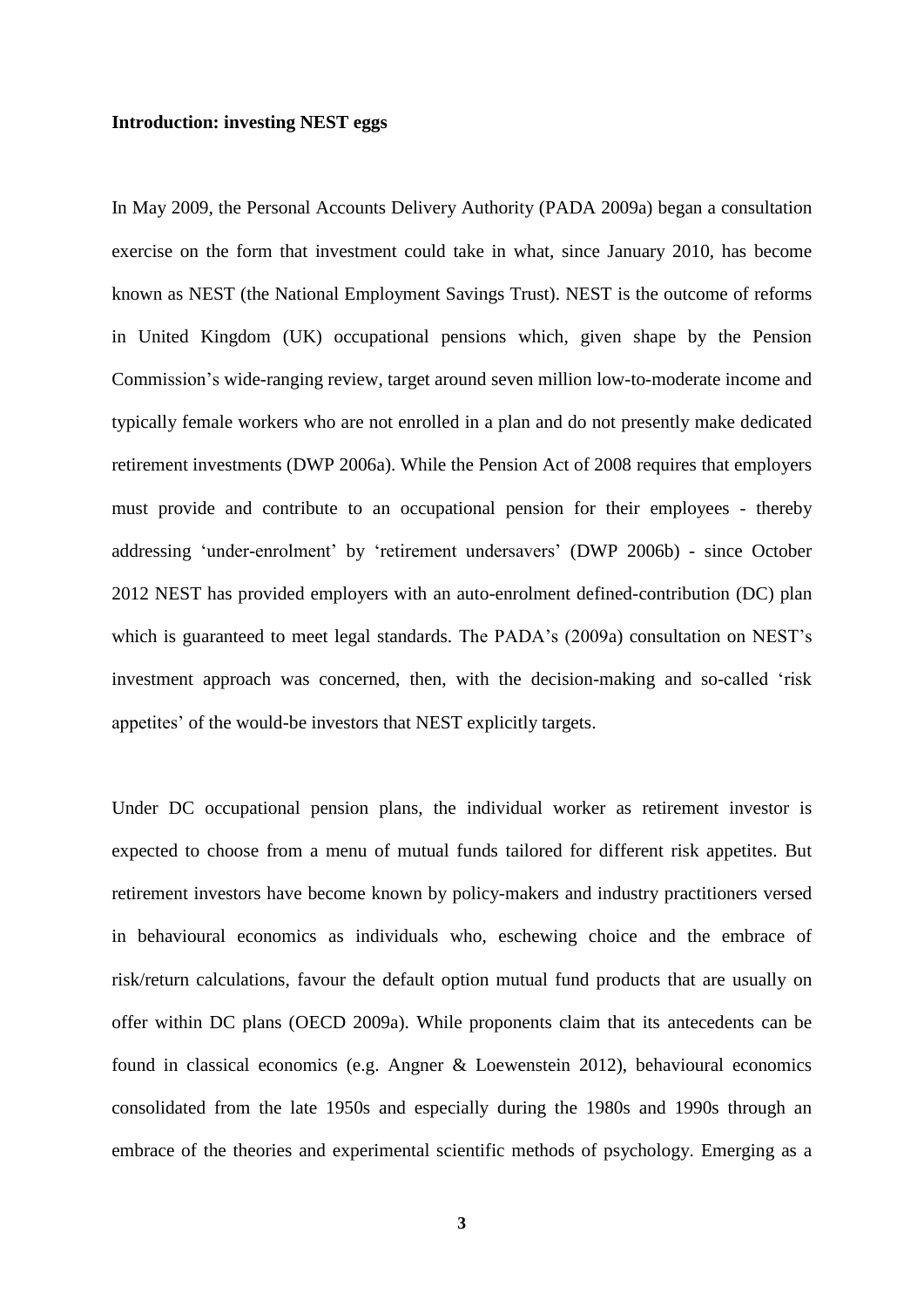*bona fide* sub-discipline and increasingly infiltrating policy-making communities on both sides of the Atlantic, behavioural economics is characterised by a series of corrective and systematic claims about cognition in decision-making that challenge the utility maximizing assumptions made by neoclassical theories about *homo oeconomicus* (Heukelom & Sent 2010; Rabin 1998). Retirement investors are thus 'reluctant investors' for behavioural economists (Byrne, Harrison & Blake 2008), the consequence of certain psychological traits which are held to be especially pressing in long-term decision-making and under conditions of uncertainty (Benartzi & Thaler 2005; Kahneman, Slovic & Tvesrsky 1982). And, for the PADA (2009a), the reluctant investor problem is held to be particularly acute given the sociodemographic characteristics of those targeted by NEST (cf. Clark, Strauss and Knox-Hayes 2012).

Because NEST investors could be predicted to take the default fund option, the design of that fund's investment approach was of specific concern to the PADA. In setting out the alternatives, the PADA (2009a) concentrated on current debates over 'life-style' and 'targetdate' funds. Although differing in ways that we discuss in detail below, these funds are characterised by asset allocations that become 'less risky' as investors near retirement in order to 'lock-in' previous returns. While not explicitly siding with a target-date fund strategy for NEST, the PADA (2009a, 2009b) erred towards it. This inclination was confirmed by the results of the consultation in November 2009 and, in early 2011, NEST adopted an investment approach structured across 45 separate funds that each target a single annual retirement date over the coming years. Yet, and during the very period of the PADA's consultation, target-date funds were the focus for a joint-hearing of the Securities and Exchange Commission (SEC) and the Department of Labor (DoL) in the United States of America (US) (SEC & DoL 2009). What provoked the joint-hearing was the across-the-board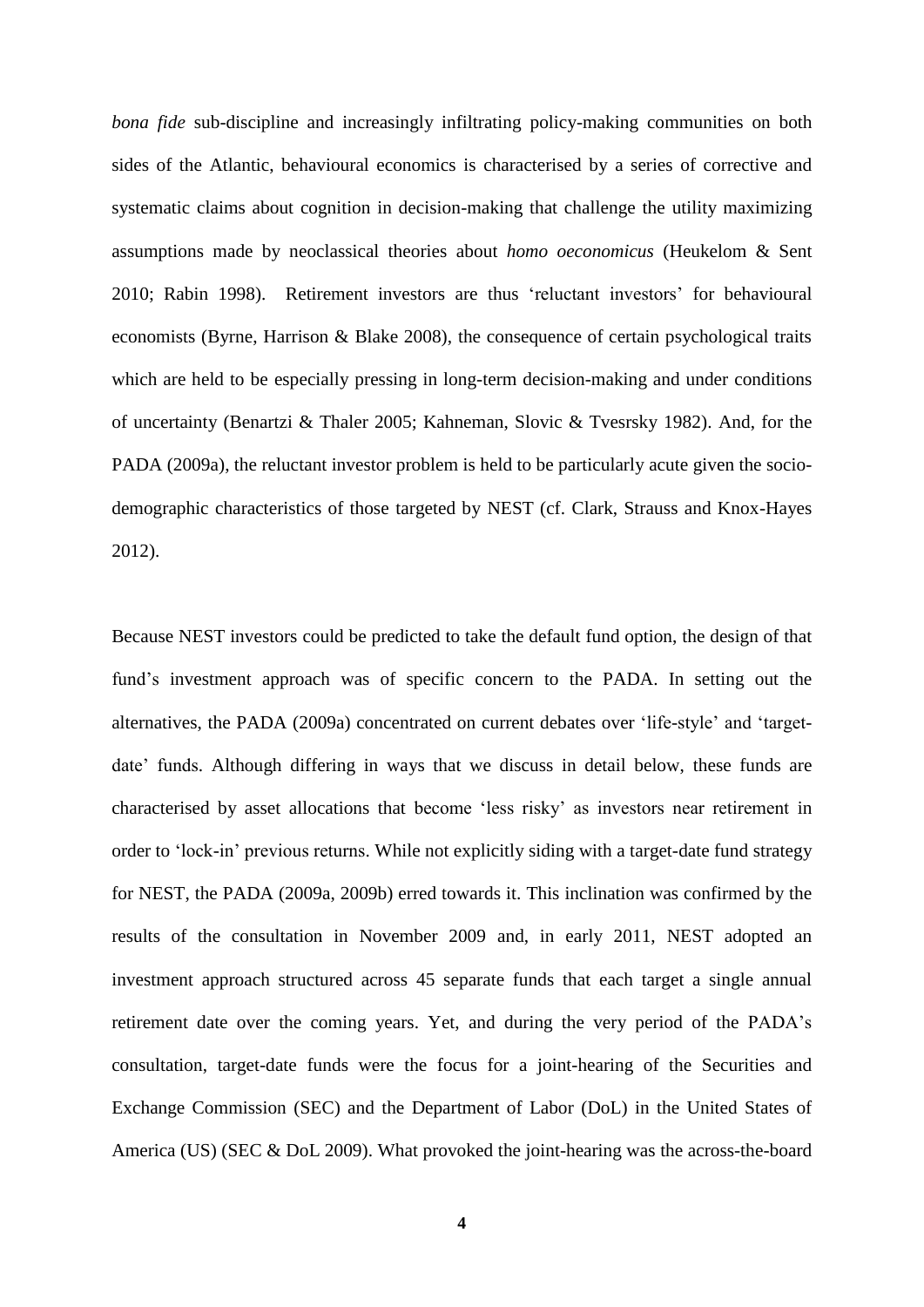poor investment performance of target-date funds in the financial crisis, and especially the sharp disparities between what were supposed to be very similar funds. For example, a survey of 30 different funds with a common retirement target-date of 2012 found that their negative performance during the first quarter of 2009 ranged from -1.7% to -12.2% (Glover 2009). Such disparities reflected different asset allocation strategies as funds neared their shared target-date. Those participating in the joint-hearing worried that retirement investors in target-date funds may be misled into thinking that their pension pot is necessarily safe. In turn, the joint-hearing debated whether common investment standards are necessary to preserve what is known in popular parlance as the 'invest it and forget it' status of target-date funds.

This coincidence in recent UK and US policy-making on investment in DC plans provides us with an illuminating starting point from which to consider a particular financial subject: the retirement investor who, called-up within DC occupational plans and through wider transformations that serve to individualise responsibility and risk in pension provision, confronts considerable uncertainties (Langley 2006; 2008). As DC plans have replaced the collective insurance of defined-benefit (DB) schemes as the predominant form taken by occupational pension provision over the last two decades or so, private-sector employers typically no longer provide a 'final salary' or similar pay-and-service related guarantee regarding retirement benefits (Cutler & Waine 2001; Langley 2004; Munnell 2006). Individuals thus appear as responsible for their own pension provision within DC plans, deciding whether to join (or to opt-out if auto-enrolment is in place), choosing their taxdeductible contribution rates, matching their risk appetites with mutual fund investment options, and ultimately facing the uncertain prospect that their investment returns minus fees (and the annuity rates that prevail at the point of their retirement) will be sufficient to meet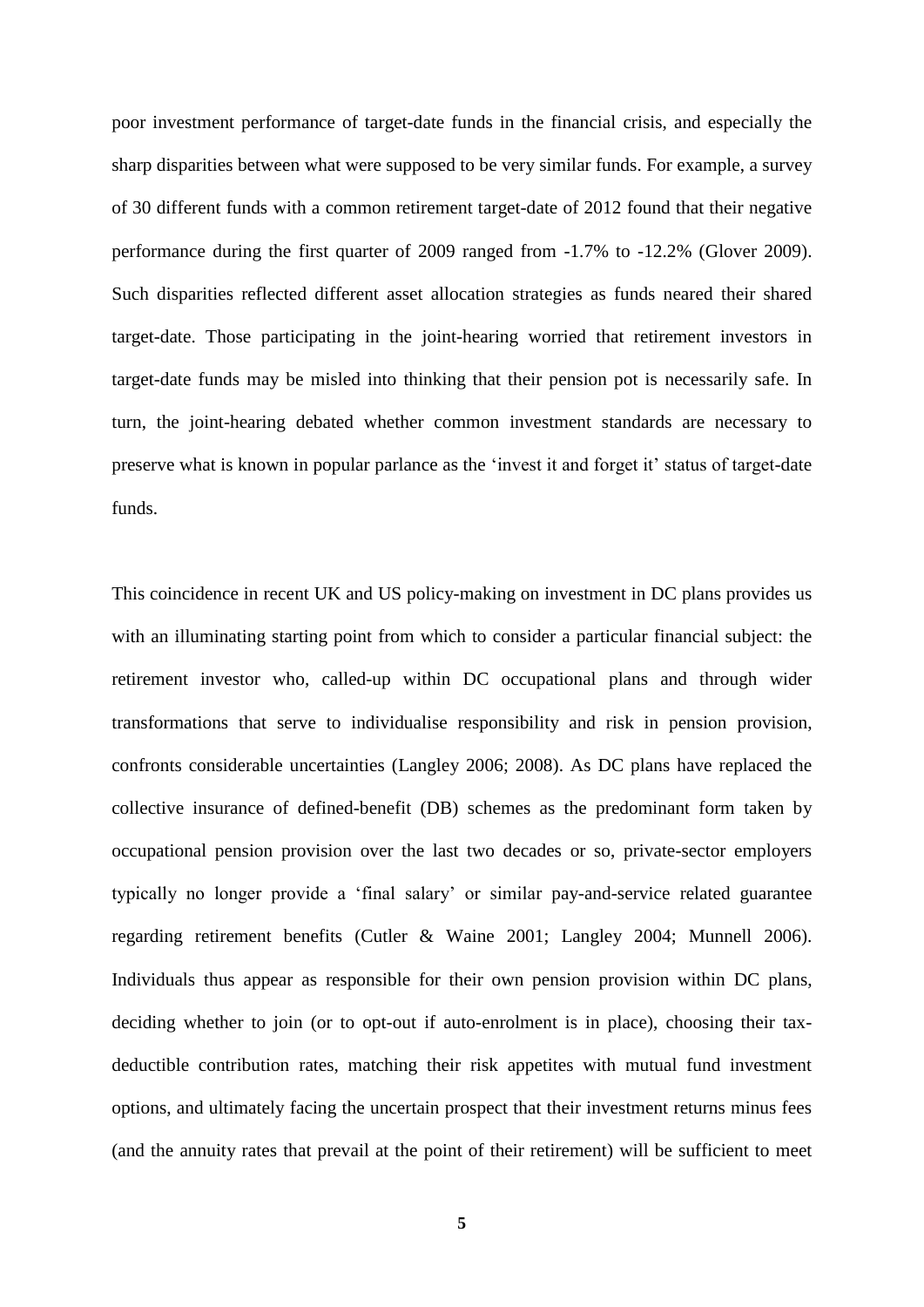their expectations of well-being and security (Clark & Knox-Hayes 2007). But, as the above coincidence in recent policy-making on both sides of the Atlantic illustrates, what we want to critically scrutinise is the present 'behavioural revolution' that renders the retirement investor subject of DC plans as the explicit problem to be solved. Through technical interventions such as default fund design, behavioural economics seemingly overcomes the difficulties of DC plans. It thereby serves to depoliticise the dilemmas of occupational pension provision, as alternative problematizations are rendered invisible.

What follows is divided into three sections. To begin, we outline how behavioural economics has forged the reluctant investor problem by questioning assumptions about *homo oeconomicus* which are traditionally hard-wired into DC plans. Behavioural economics stresses that individual economic decision-making is shot-through with apathy, inertia and miscalculation, and offers a range of solutions for DC plans that work with, rather than against, these tendencies. For those who celebrate or commentate on the behavioural revolution, these solutions amount to a 'new paternalism' on the part of governments, sponsoring employers, plan providers, consultants and so on which is said to be partially reversing the individualisation of responsibility and risk that has been carried forward by DC occupational pensions (e.g. Thaler & Sunstein 2009; Clark & Knox-Hayes 2009). The second section of the paper, in contrast, draws on the broadly allied concepts of '*dispositif'* and 'apparatus of security' from Deleuze (2006) and Foucault (2007, 2008) to provide a critical mapping of the behavioural revolution which challenges established models of action and agency in DC plans. We argue that the behavioural revolution is a rearticulation of the heterogeneous elements which, in relation, produce DC plans as a distributed form of agency within which the financial subject of the retirement investor is being remade. As the final section of the paper then shows, the on-going precariousness of the retirement investor arises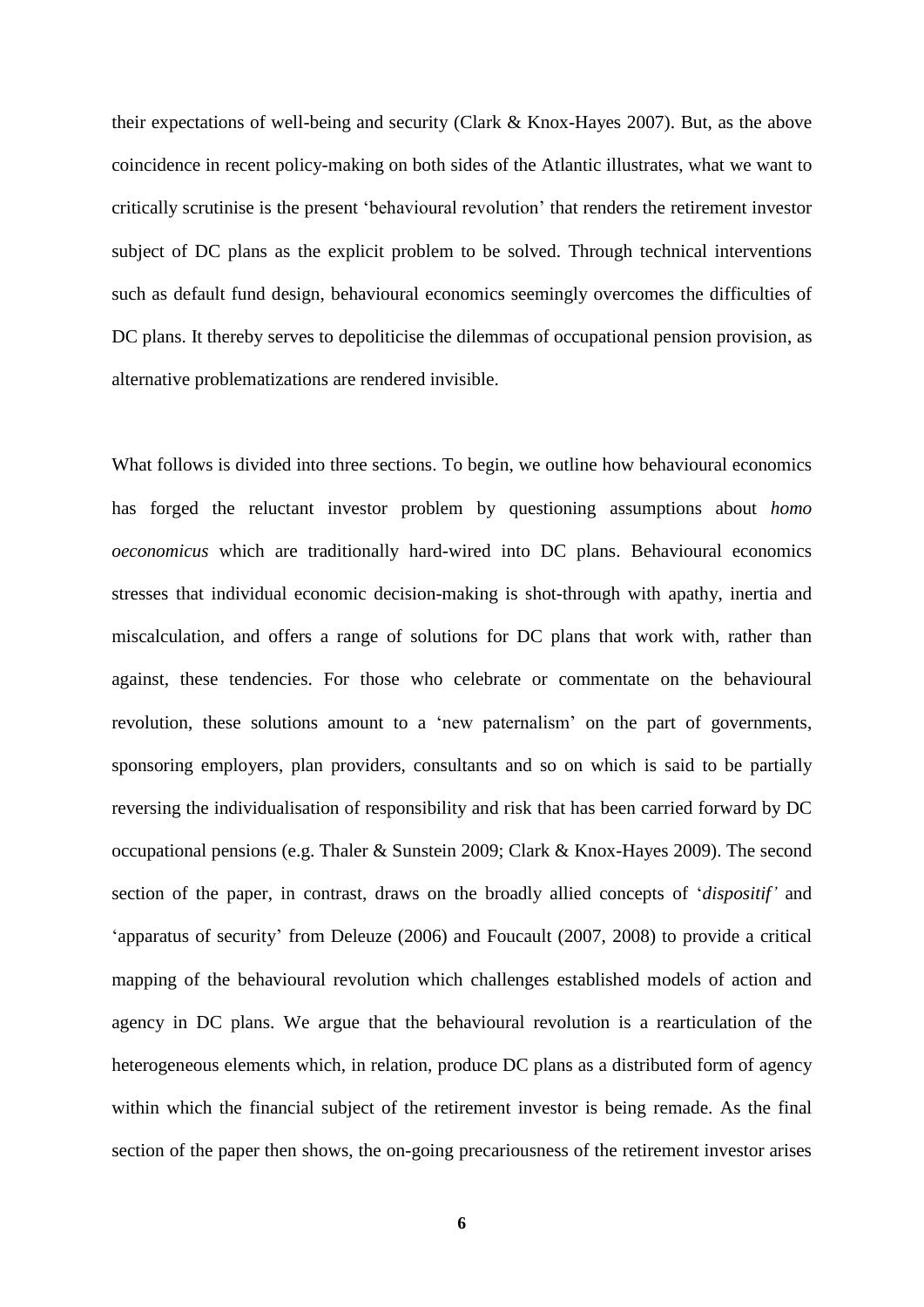in large part from the inherent incapacity of commercial risk devices in DC plans to successfully manage the highly uncertain financial future, and therefore to deliver returns on investment after fees which are consistently sufficient to meet individuals' expectations of security in old age. We address the implications of our analysis for the politicisation of behavioural economics and occupational pensions in our concluding remarks.

### **In a DC world, reluctant investors need a nudge**

What is often referred to as today's 'DC world' initially emerged in the US during the 1980s, as a drift away from DB schemes began and accelerated thereafter (Mitchell & Schieber 1998). Successive governments were initially slow to recognise the potential significance of the 401(k) code of 1978 which establishes the taxation benefits that continue to apply to the majority of DC plans. Once this became apparent, however, Republican and Democrat administrations alike stimulated the take-up of DC plans by increasing limits on taxdeductible contributions under the code (Munnel & Sundén 2004: 4-5). With the individualisation of responsibility and risk in occupational pensions that this move to DC plans carried forward, the retirement investor subject was called-up as a calculative, selfdisciplined and masculine figure who responded rationally to the 'free money' of matching employer contributions, tax incentives and the investment opportunities of risk/reward (Langley 2006). It became apparent, however, that large numbers were not enrolling in DC plans, and that those already enrolled often made poor investment choices which were likely to generate 'sub-optimal' outcomes (Munnel & Sundén 2004: 53-94; Choi, Laibson & Madrian 2005). In turn, policy and guidance produced by government agencies, consumer groups, providers and consultants came to focus on improving information, transparency and the 'financial literacy' of the retirement investor to enable individual decision-making and risk management.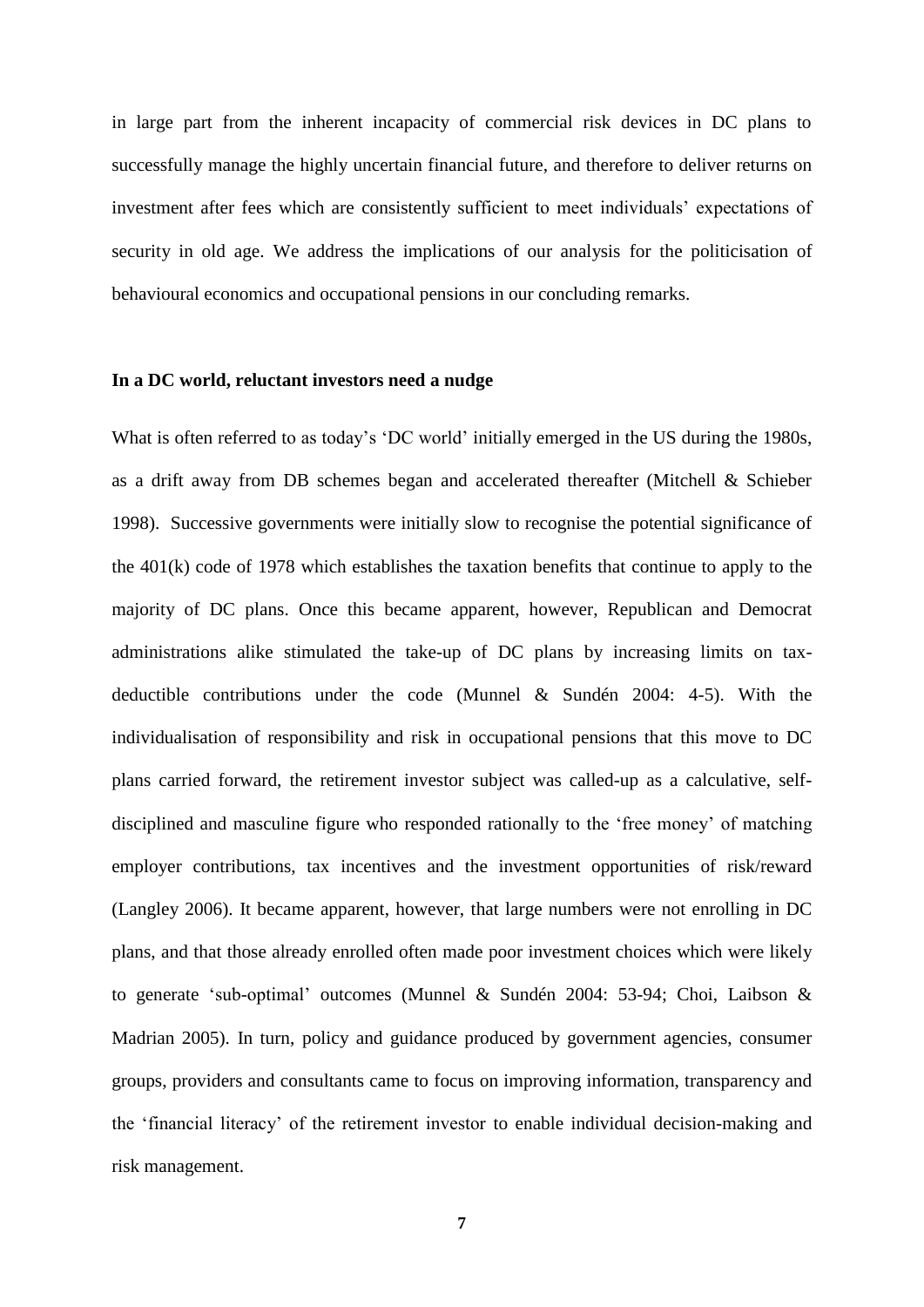The DC world and its attendant financial literacy initiatives emerged relatively suddenly in the UK, as a crisis of final salary schemes was seemingly produced by the collapse of the socalled 'new economy'. While successive stock market bubbles had indeed and with hindsight been crucial to sustaining the growing obligations of DB schemes across a number of decades (Pensions Commission 2004), the bursting of the new economy bubble at the turn of the millennium provided an opportunity for the financialising and individualising rationalities of DC pensions to be rapidly embraced in the private sector (Langley 2004). What has marked the Anglo-American DC world more recently, however, is a set of common changes that, in effect, render the retirement investor subject as the explicit problem to be solved. Advocates and commentators herald these changes as a 'behavioural revolution' and 'new paternalism' in occupational pensions (e.g. Thaler & Sunstein 2009; Clark & Knox-Hayes 2009). Attempts to expand the number of workers enrolled in DC schemes no longer turn solely on tax incentives and financial literacy campaigns, but are increasingly grounded in insights from behavioural economics into 'present-biased preferences' which produce 'procrastination' and 'inertia' in retirement investors (Benartzi & Thaler 2005). So, when the Pension Protection Act of 2006 made the future development of DC plans which cover 38% of the workforce in the US an explicit public policy concern for the first time, it gave increased legal and regulatory support to employer-sponsored 401(k) plans in which employees were automatically enrolled (with the choice of opting-out) (Darlin 2006). This move from optingin to opting-out of the DC world is also now apparent in the UK. In seeking to increase individual enrolment in DC plans and recommending the establishment of the National Pension Savings Scheme (NPSS) that became NEST, for example, the Pension Commission (2004: 208; 2005: 68-9) drew on behavioural economics in order to show that financial literacy initiatives were largely ineffective.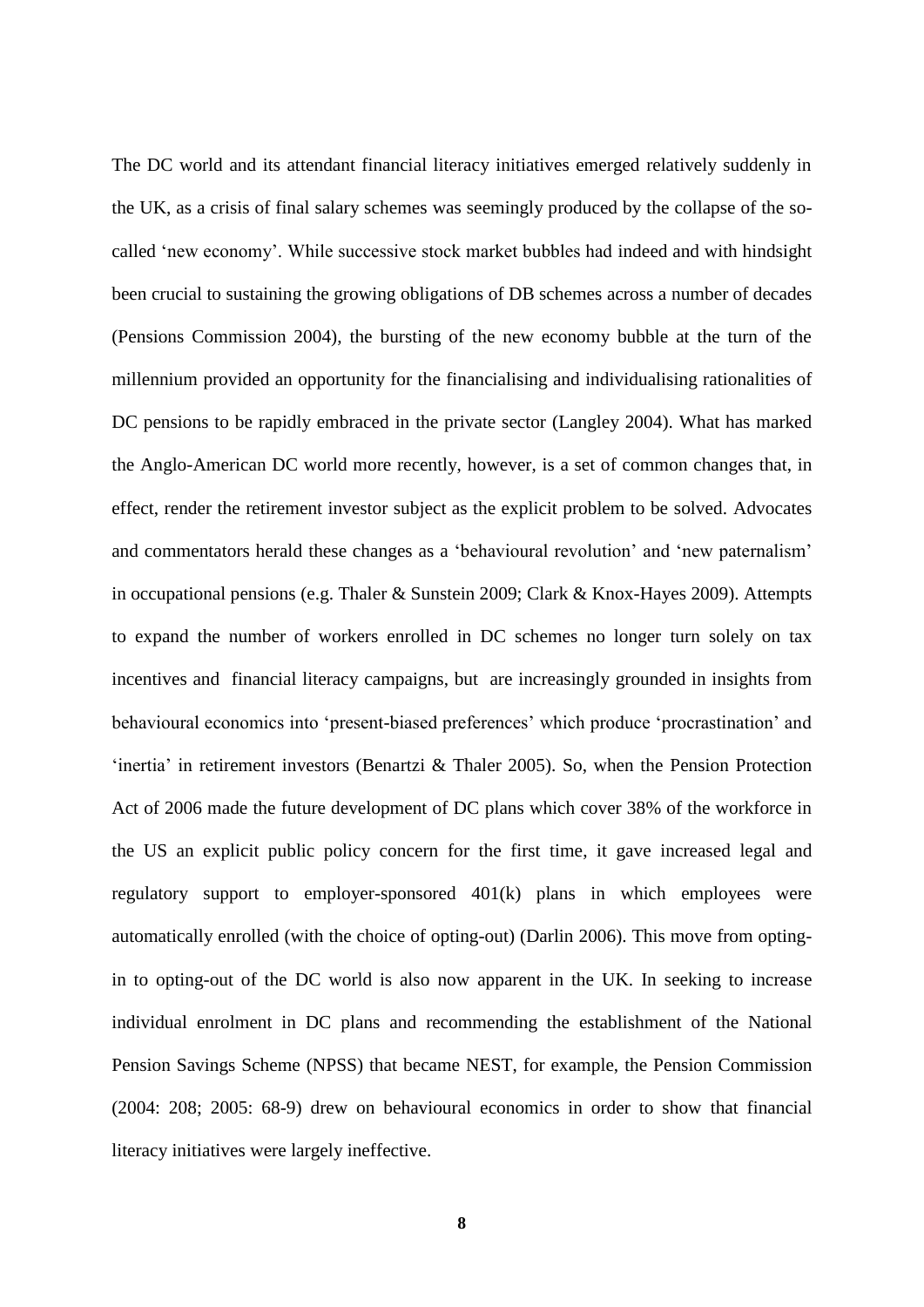The analysis and agenda of behavioural economics in the DC world highlights that the inertia of what Byrne, Harrison and Blake (2008) call 'reluctant investors' extends beyond enrolment and into decision-making over contribution rates. Benartzi and Thaler's (2005) *Save More Tomorrow* solution is lauded by behavioural economists as a way of addressing insufficient payments into plans, especially when plans are of the auto-enrolment variety and where the default contribution rate is low at 2-3% of wages. *Save More Tomorrow* is a response to 'present-biased preferences', and to the unwillingness that these are said to generate for corrective increases in contribution rates. It invites DC plan participants to commit themselves in advance to a series of increases in their contribution rate that, escalating up to the tax-preferred maximum, are synchronized with future pay rises. The takehome-pay of workers in DC plans with a *Save More Tomorrow* element therefore appears not to be eroded by increased retirement investment, and they are deemed likely to continue to make a relatively high-level of contributions. Adopted first in the US in 1998, the *Save More Tomorrow* technique now features in DC plans provided and administered by some of the industry's leading companies, including Vanguard, T. Rowe Price, Fidelity, and Hewitt Associates.

In terms of investment decision-making, meanwhile, members of DC plans are held by behavioural economists to 'fear … making the wrong decision' in an uncertain environment which 'further implies that additional information and communications, although very important, will not by themselves convert the reluctant investor into an active one' (Byrne, Harrison & Blake 2008: 209). When confronted by a menu of mutual fund options in a DC plan, investors typically eschew choice and instead plump for the default fund option when one is available. In the UK, for instance, where 84% of DC plans include a default fund, it is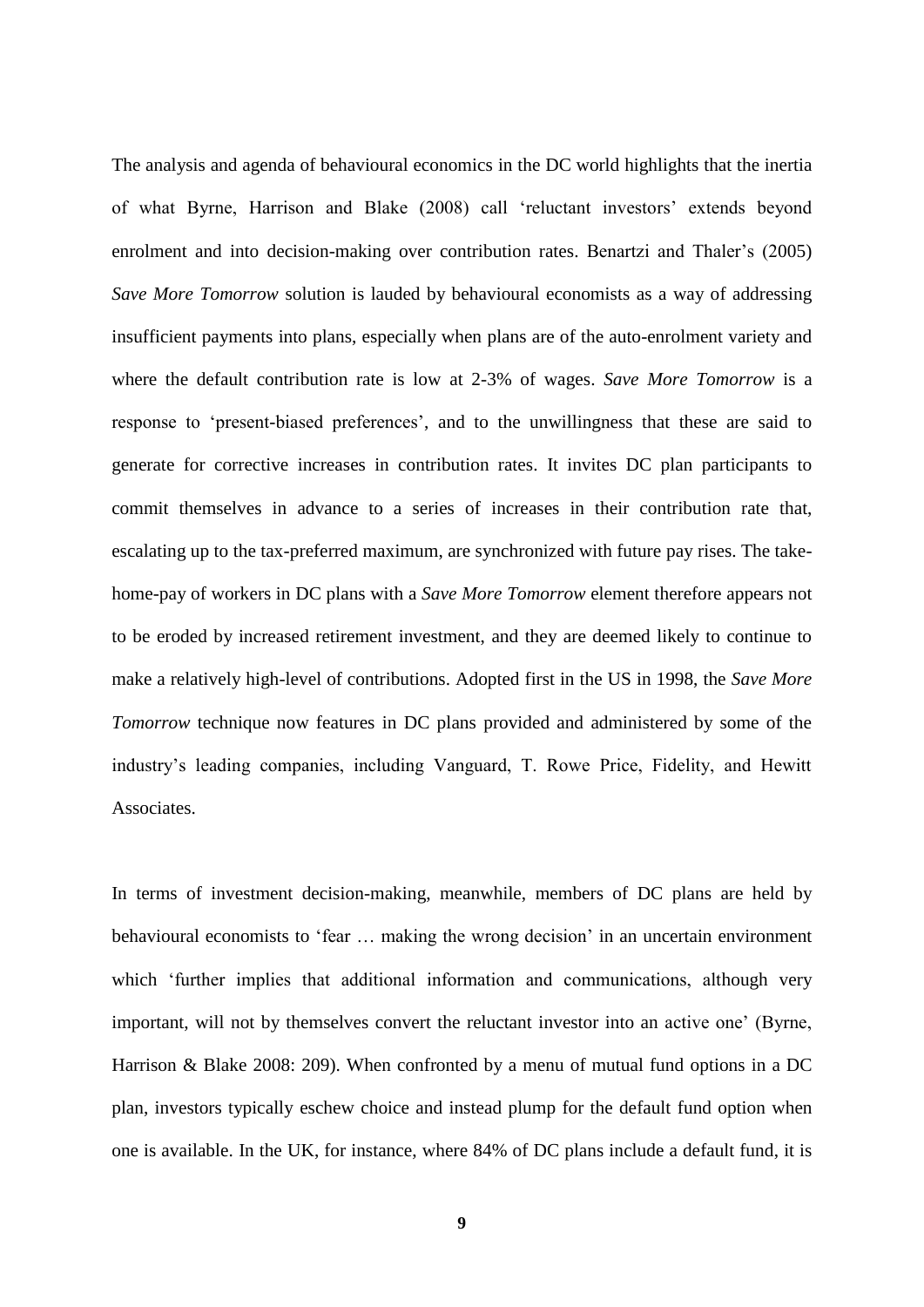the investment choice of 91% of all members (NAPF 2008). To return to Byrne, Harrison and Blake (2008: 209), what retirement investors are said to want is not more information, but 'to have an expert make the investment decision for them'. And, as investment decisions are made on behalf of those who take the default option, the 'expert' debate over the most appropriate life-style and target-date asset allocation strategies for these funds has become a key feature in what Ezra, Collie and Smith (2009) call 'DC Version 2.0'.

For one of the key architects of the behavioural revolution and DC Version 2.0, Richard H. Thaler, solutions to the problem of the retirement investor are cast, more broadly, as a series of 'nudges' by 'choice architects' infused with a 'libertarian paternalism' (Thaler & Sunstein 2009). While liberal paternalism implies a programmatic application of behavioural economics – 'self-conscious efforts, by institutions in the private sector and also by government, to steer peoples choices in directions that will improve their lives  $($ p. 5 $)$  – it is in occupational pensions that it has gained most traction to-date. <sup>1</sup> As Clark and Knox-Hayes (2009: 59) have it, the impact of behavioural revolution and the evolving agenda that goes under the banner of "new" paternalism' now needs to be recognised in academic accounts of occupational pensions, not least because it is said to produce a partial reversal in the individualisation of responsibility and risk which the advent of a DC world is widely understood to have produced.

<sup>&</sup>lt;sup>1</sup> For a recent example of this wider application of behavioural economics to address issues such as tackling crime and reducing obesity in UK public policy, see the 'mindspace' work of the Institute for Government and the Cabinet Office (2010) and the subsequent Department of Health (2010) whitepaper. We would like to thank Will Davies for drawing our attention to this.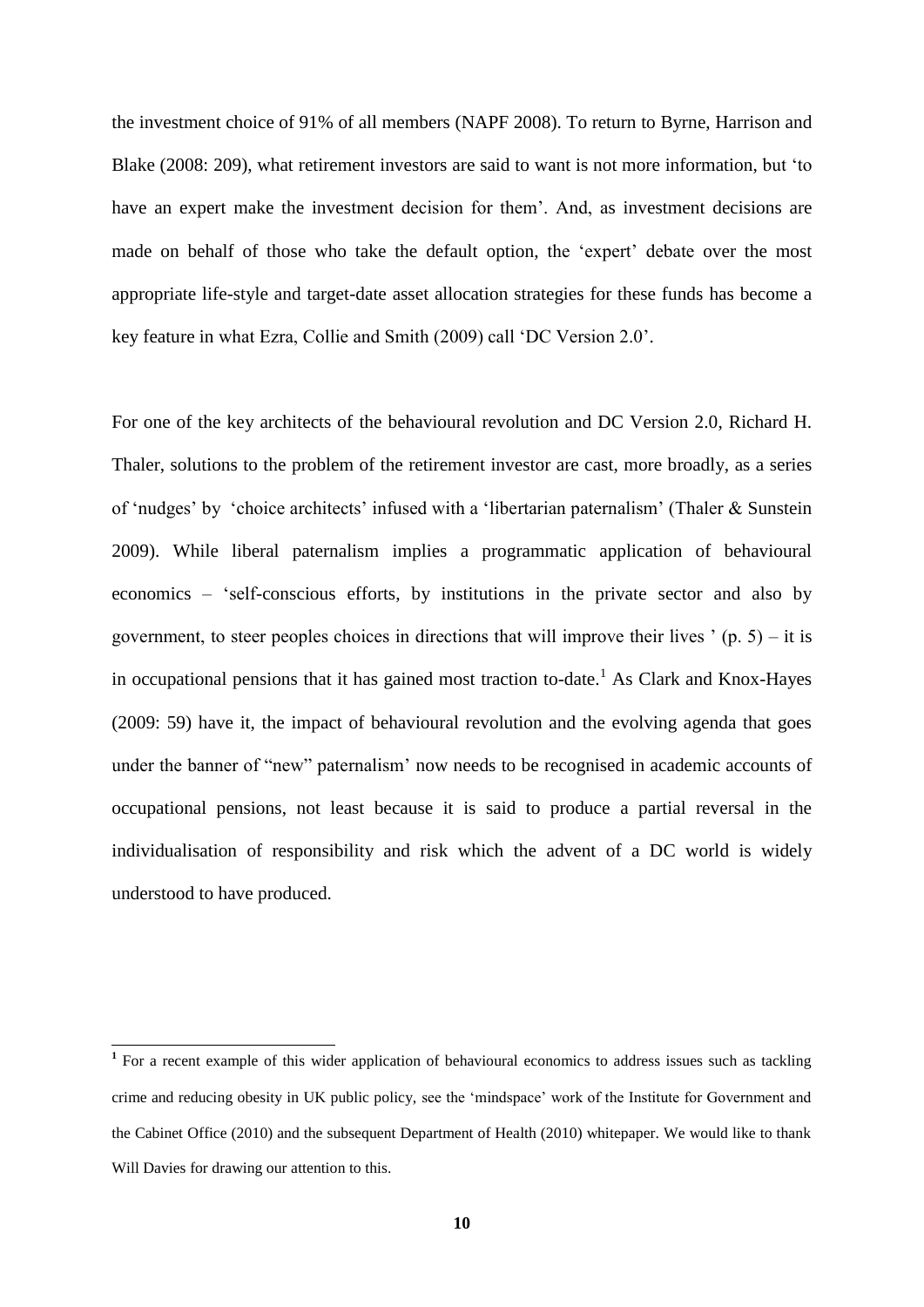If the behavioural revolution is cast in these terms, employers, trustees, providers, consultants, fund managers and government agencies do appear to be becoming 'choice architects' who share new responsibilities with retirement investors. Indeed, behavioural research suggests ways in which legal barriers to the paternalistic acceptance of new responsibilities might be overcome (Byrne, Harrison & Blake 2008). But, claims that behavioural economics is having a revolutionary impact that partially reverses the individualisation of responsibility and risk in occupational pensions remain over-blown at best. This is primarily because the actions and outcomes of DC plans are explained as necessarily arising from the decisions and interactions of clearly identifiable and pre-formed individual and collective agents. To borrow terms from Deleuze and Guattari (2004: 5, 13), then, a critical understanding of the behavioural revolution and the remaking of retirement investors requires 'a map' rather than 'a tracing', as the latter would merely reproduce established models of action and agency in DC plans.

### **The distributed agency of DC pensions**

Behavioural economics' rendering of the retirement investor as the explicit problem to be 'nudged' by newly paternalistic institutions follows from a deeply engrained model of economic agency that has recently been rounded on by the interdisciplinary literature known as 'the cultural economy of finance' (Pryke & du Gay 2007). Although encompassing a variety of perspectives, a uniting feature of this literature is 'a shared focus on the heterogeneous ways in which objects and persons (firms, markets, consumers) are "made up" or assembled by the discourses and *dispositifs* of which they are supposedly the cause' (p. 340). This 'shared focus' has tended to be taken forward through insights drawn from the pragmatist philosophy of Deleuze and Guattari (2004) and their concept of 'assemblages',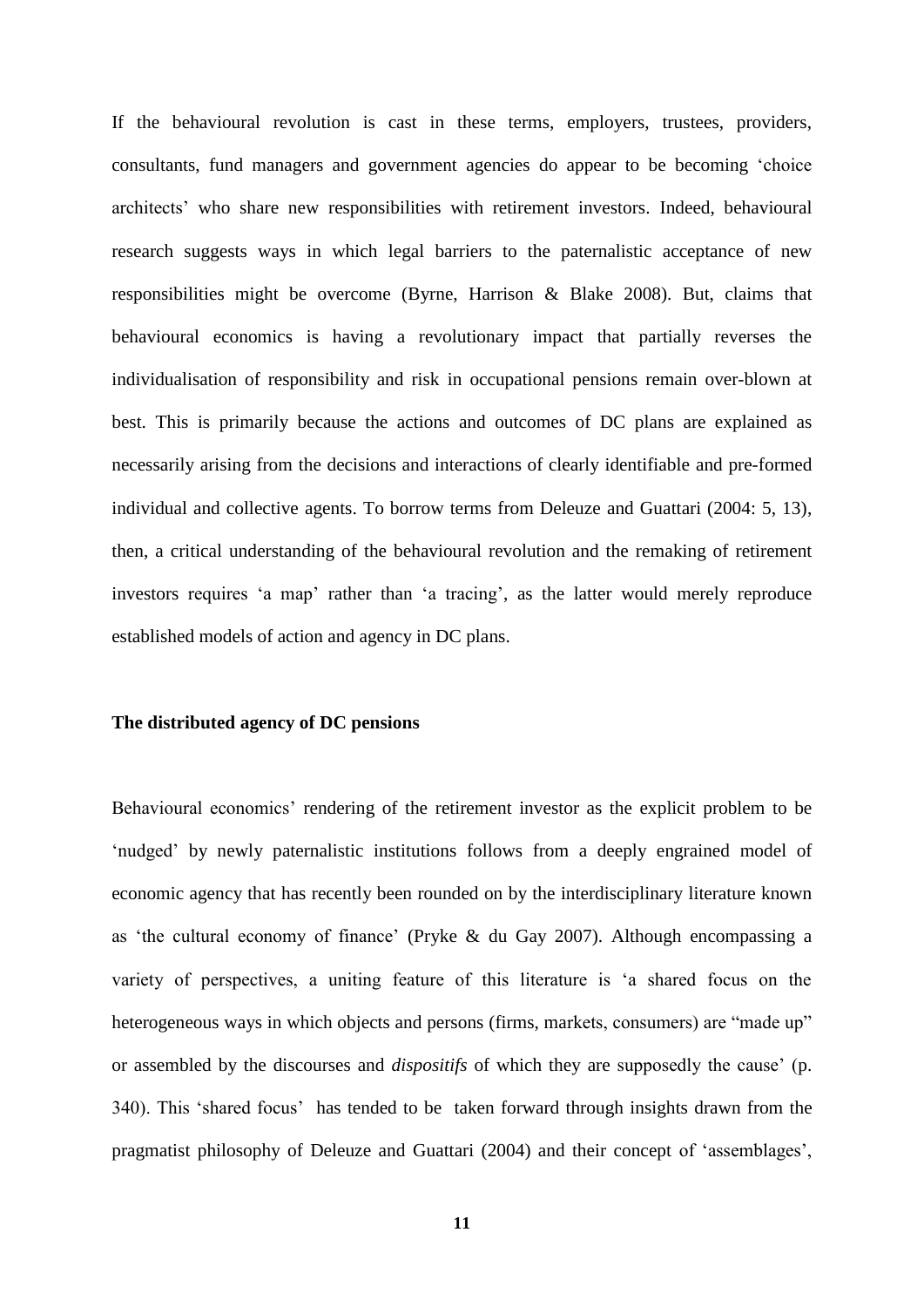and the actor-network theory of Latour and Callon. The result, particularly following Callon's ground-breaking contributions to economic sociology, is an emphasis on the materiality of composite market agencies and the performativity of a wide range of 'market devices' in the constitution of 'socio-technical *agencements'* (Callon 2008; Muniesa, Millo & Callon 2007).

From the perspective offered by the cultural economy of finance, what is needed to critically understand the move to DC Version 2.0 which turns on the remaking of retirement investors is 'to take into consideration the modes of distribution of individual action … and to give up the study of individual agents' (Callon 2008: 33). Behavioural economics' denial of the retirement investor as a rational and calculative agent only serves to reinforce an understanding of action in DC pensions which is firmly centred on that same individual agent, albeit one who is now recast as psychologically-flawed and in need of assistance. By way of radical alternative, what Callon has in mind is 'distributed agency' that is 'collective, in the precise sense of mobilizing a large number of (human and non-human) entities taking part in the action' (p. 36). And, as Callon acknowledges, the concepts of distributed agency and socio-technical *agencement* are grounded in Deleuze's (2006) discussion of Foucault's notion of *dispositif*, something that Foucault (2007, 2008) later developed to explore what he termed 'apparatuses of security'.

Foucault first used the concept of *dispositif* to refer to 'tools and devices', thereafter elaborating it 'to mean a device orientated to produce something – a machinic contraption whose purpose in this case is control and management of certain characteristics of a population' (Rabinow & Rose 2003: xv-xvi). This 'contraption' is formed through 'a kind of strategic bricolage' (xvi), bringing together, in Foucault's own terms: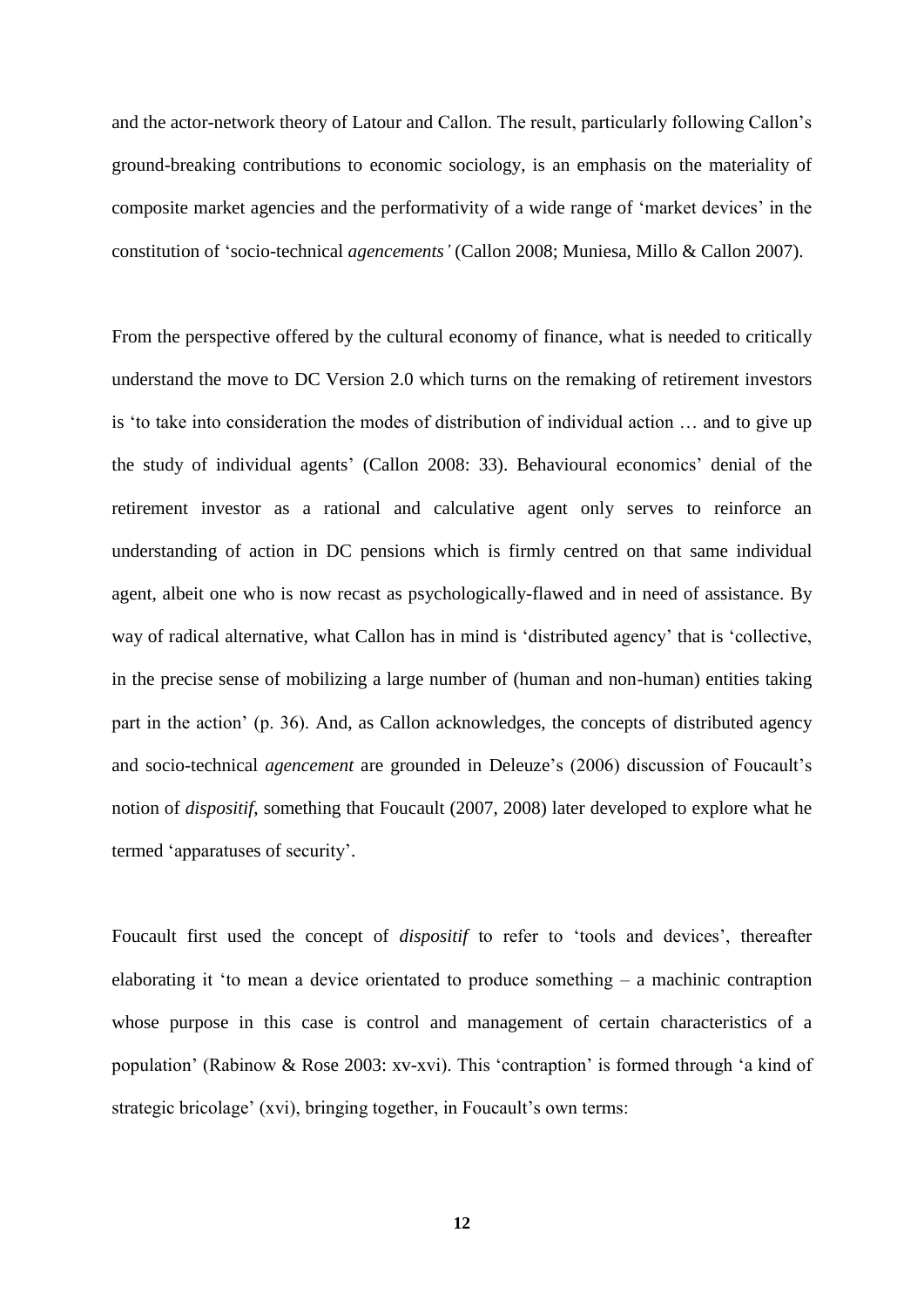a resolutely heterogeneous grouping composing discourses, institutions, architectural arrangements, policy decisions, laws, administrative measures, scientific statements, philosophic, moral and philanthropic propositions; in sum, the said and the not-said, these are the elements of the apparatus (in Rabinow & Rose 2003: xvi).

Deleuze (2006) similarly stresses the heterogeneity of the elements or 'lines of different natures' that, in relation, 'compose … and pass through' a *dispositif* as 'a multilinear whole'. And, in this regard, there are clear parallels between Deleuze's diagrammatic-style conception of a *dispositif* and what he and Guattari term a 'machinic assemblage' (Deleuze & Guattari 2004: 98). As Deleuze (2006) suggests, however, while the concept of *dispositif* later comes to be central to Foucault's analysis of power and order, his own *dispositif* and assemblages are marked by a fluidity, dynamism and relative openness that always to some degree escapes the 'lines of force' that are present within them (p. 340). Furthermore, for Deleuze, it is not only the case that 'a production of subjectivity in an apparatus … must be made to the extent that the apparatus allows it or makes it possible', but that the resulting 'line of subjectivation' is also 'a line of flight' that 'escapes the previous lines' (p. 341).

The concepts of *dispositif* and apparatus of security are, for us, crucial in two related respects. Critical inquiry comes to entail mapping how the relations of heterogeneous elements give DC plans their specific form and ordering power, and how the distributed agency of this apparatus seeks but can never completely secure the retirement of the individualised population of responsible and risk-taking investor subjects which it calls-up and places at its centre. If we begin this mapping with how behavioural economics now provides the 'regime of utterances' (Deleuze 2006: 339) in the dynamic distributed agency of the DC apparatus, and thereby renders the retirement investor as the problem to be solved in occupational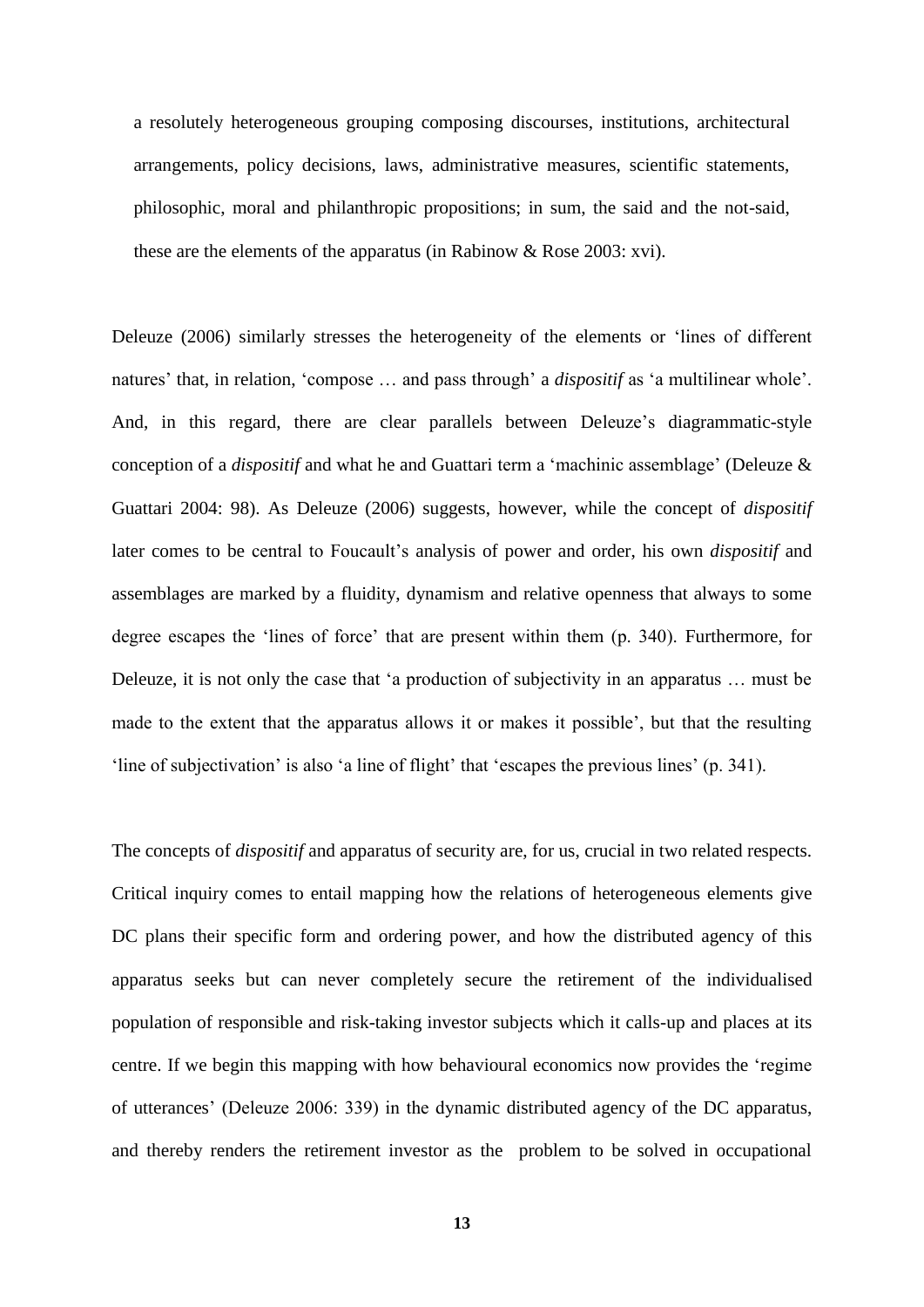pensions, it quickly becomes apparent that this closes-down alternatives to the DC world. For example, even when the relative benefits of the collective insurance of the apparatus of DB schemes are acknowledged - most notably their capacity to deliver guaranteed retirement incomes rather than potentially accumulate asset-based wealth - this is taken as an invitation to redesign DC plans (e.g. DWP 2008).

Moreover, in the lines of economic theory that compose and pass through and the distributed agency of DC plans, it is apparent that behavioural economics builds upon a previous questioning of rational market action. When neo-classical theory rose to pre-eminence in economics, the bracketing-out of economy from society served to position psychology at the margins of the discipline (Bruni & Sugden 2007). But the disciplinary terrain to which psychology-infused behavioural economics has recently returned – not least by providing a seemingly adequate explanation of the problems and crises of financial markets since the turn of the millennium (Akerlof & Shiller 2009; Shiller 2001) – is quite different. This is because what Foucault (2008) term's the 'American neo-liberalism' of the likes of George J. Stigler, Gary Becker and Theodore Schultz has come to be influential since the 1960s (cf. Davies 2010; Fourcade 2009: 152-60). Focusing on Becker and Schultz's work on 'human capital', what is significant about American neo-liberalism for Foucault (2008) is that it holds that

the starting point and general frame of reference for economic analysis … must be to try to bring to light the calculation – which, moreover, may be unreasonable, blind, or inadequate – through which one or more individuals decided to allot given scarce resources to this end rather than another (p. 222).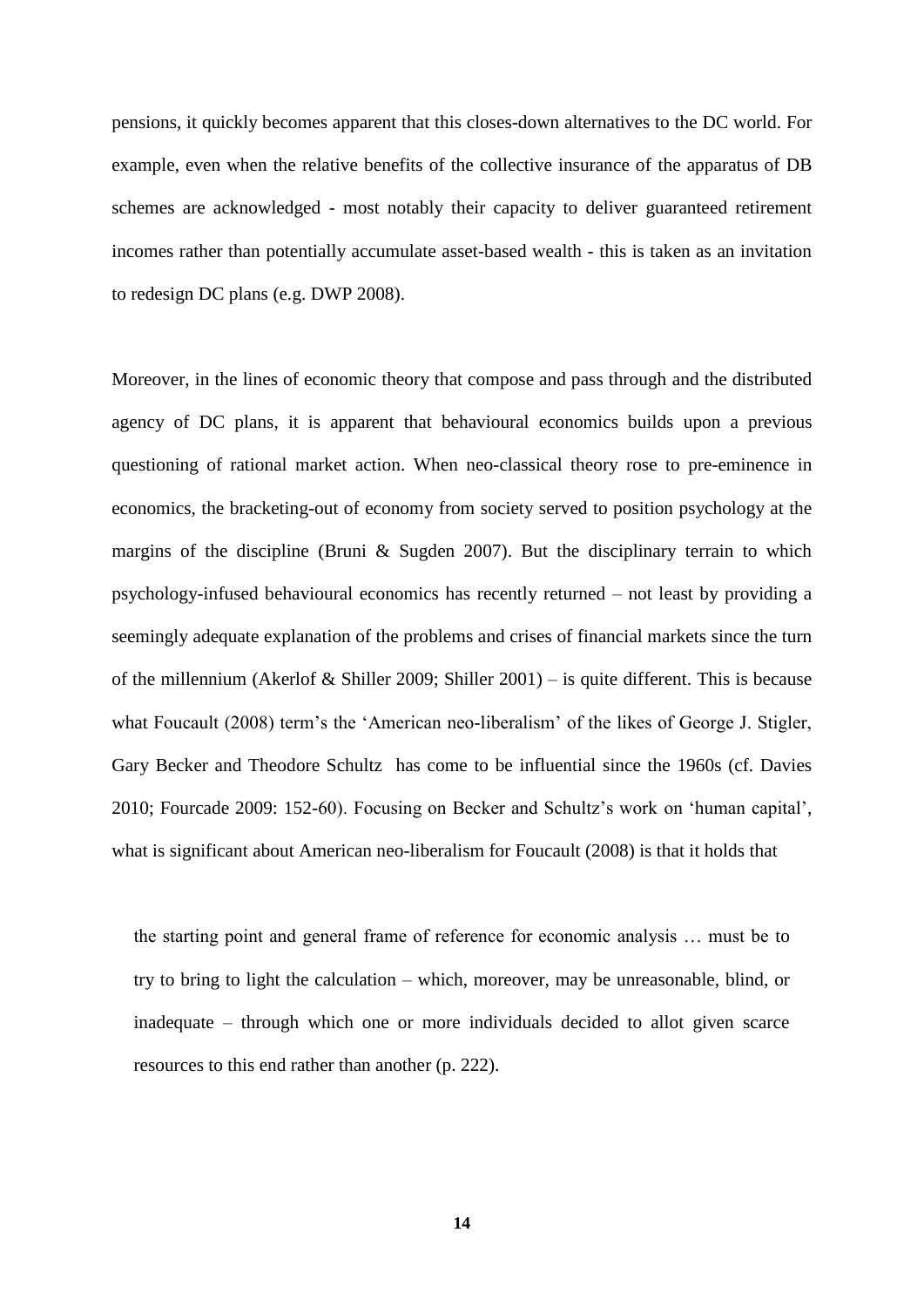Thus, in the wake of American neo-liberalism, behavioural economics furthers the psychological analysis of problems of individual rational action which have been acknowledged by orthodox economics for several decades, but appears to provide more effective and scientific explanations of, and responses to, those problems. For American neoliberalism, *homo oeconomicus* is not 'the partner of exchange' but 'an entrepreneur of himself' armed with the innate and acquired 'abilities-machines' of human capital (Foucault 2008: 225-9). In a DC world, behavioural economics thus provides a psychological analysis of the 'genetics' of retirement investors, and prescribes nudges as 'the more or less voluntary formation of human capital in the course of individuals' lives' (pp. 228-9). Put slightly differently, in Deleuzean (2006) terms, behavioural economics is a 'derivation' of the line of subjectivation within the DC plan apparatus that previously sought to further information flows and financial literacy to advance human capital. It is not a 'change in direction', 'bifurcation' or 'fork'.

Auto-enrolment, contribution escalators and default fund investment strategies have emerged as expert and machinic elements in the *dispositif* of DC plans. And, across these devices, it is perhaps default funds, replete with life-style and target-date investment strategies, which have 'some extra nudging power' (Thaler & Sunstein's 2009: 38) and come to be what Deleuze and Guattari (2004) call 'operators'. Operators are the efficacious machinic elements within an apparatus which, to borrow from Jane Bennett t(2007), express their own 'agentic capacity' as intelligent machines seemingly capable of providing for the retirement security of individuals. Common to UK DC plans from their outset, life-style funds comprise a portfolio of assets (usually a fund-of-funds structure) which, on an individual basis, progressively becomes 'less risky' as an investor nears retirement. This strategic shift is typically from equities into bonds and cash, taking place 'automatically via a predefined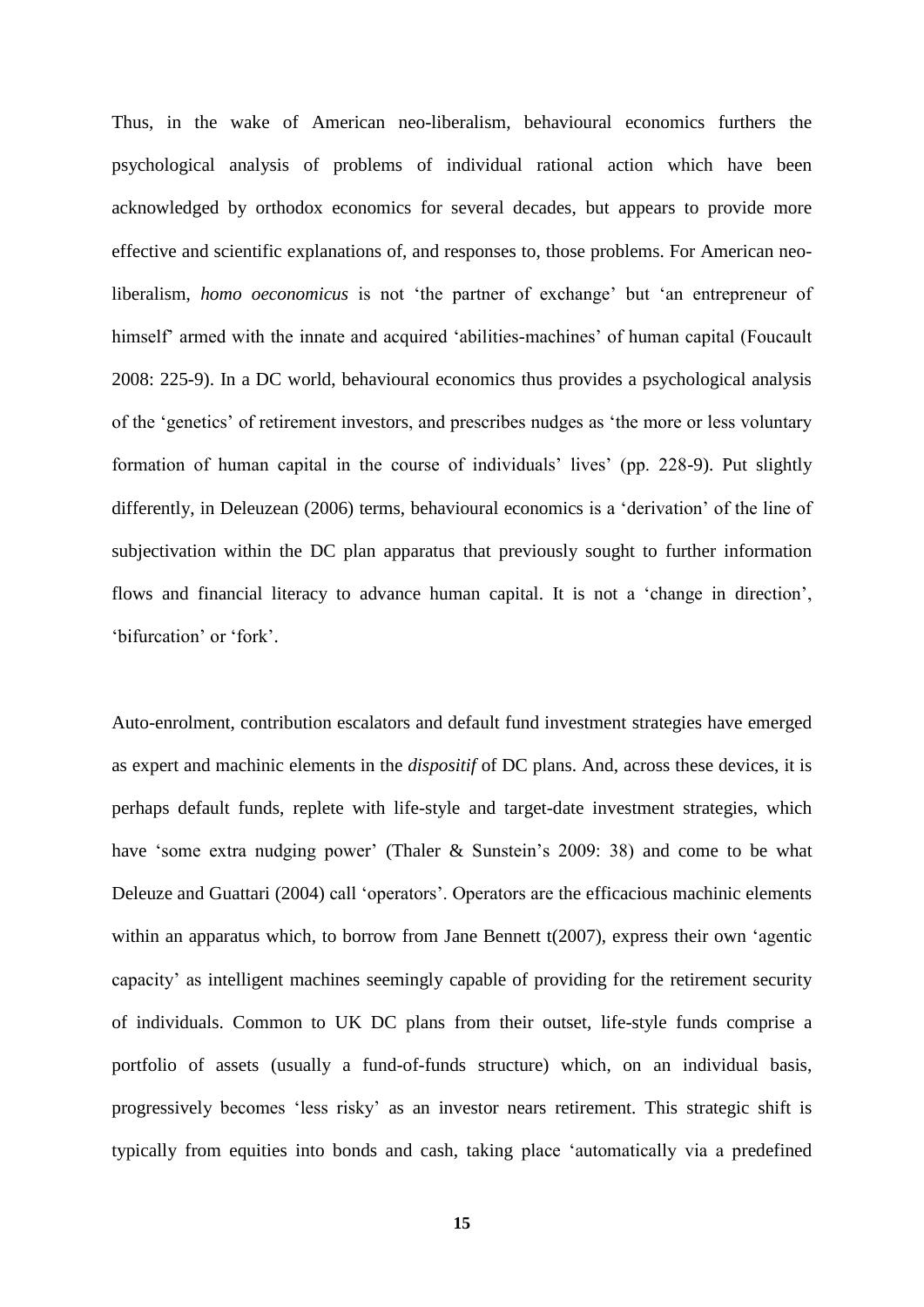formula or algorithm' which usually operates between 10 or 5 years prior to an individual's retirement date (PADA 2009a: 11). In theory, this protects the annuity purchasing power of an individual's DC pension pot. 94% of DC plans in the UK offer a life-style option and, in the majority of cases, that option is also the default fund (PADA 2009a: 70). Meanwhile, in the US, target-date funds came to the fore after the 2006 Pension Protection Act. But, it was the follow-up 2007 decision by the DoL to grant these funds 'safe harbour' status under law that catapulted them to prominence. Prior to this decision, the default option in US DC plans tended to be the least risky fund offered on the menu, such as a money market fund or a fund invested in triple-A rated bonds. After this decision, however, plan sponsors who automatically enrolled members in a target-date fund by way of default were shielded from legal liability for that fund's performance. Investment in target-date funds exploded. By mid-2009, and in the auto-enrolment plans that account for about half of all DC plans available to US workers, 8 out of 10 had target-date funds as their default option (Glover 2009). In a target-date fund - for example, a 2030 fund - the whole investment structure of the fund becomes 'less risky' as the target date nears, although managers retain flexibility for so-called 'tactical asset allocation' decisions in response to market conditions.

### **Uncertain Returns and Precarious Subjects**

In seeking to solve the reluctant investor problem through default fund design, the behavioural revolution displaces investment risk management from individuals to the apparently expert calculations already present within the operations of default fund products themselves. It remains the case, nonetheless, that the assurances of individual retirement security provided by the DC *dispositif* continue to hinge on commercial calculative devices of risk/reward, fund management and investment in the uncertain circulations of financial asset markets. Despite, and arguably at least in part because of the recent behavioural revolution,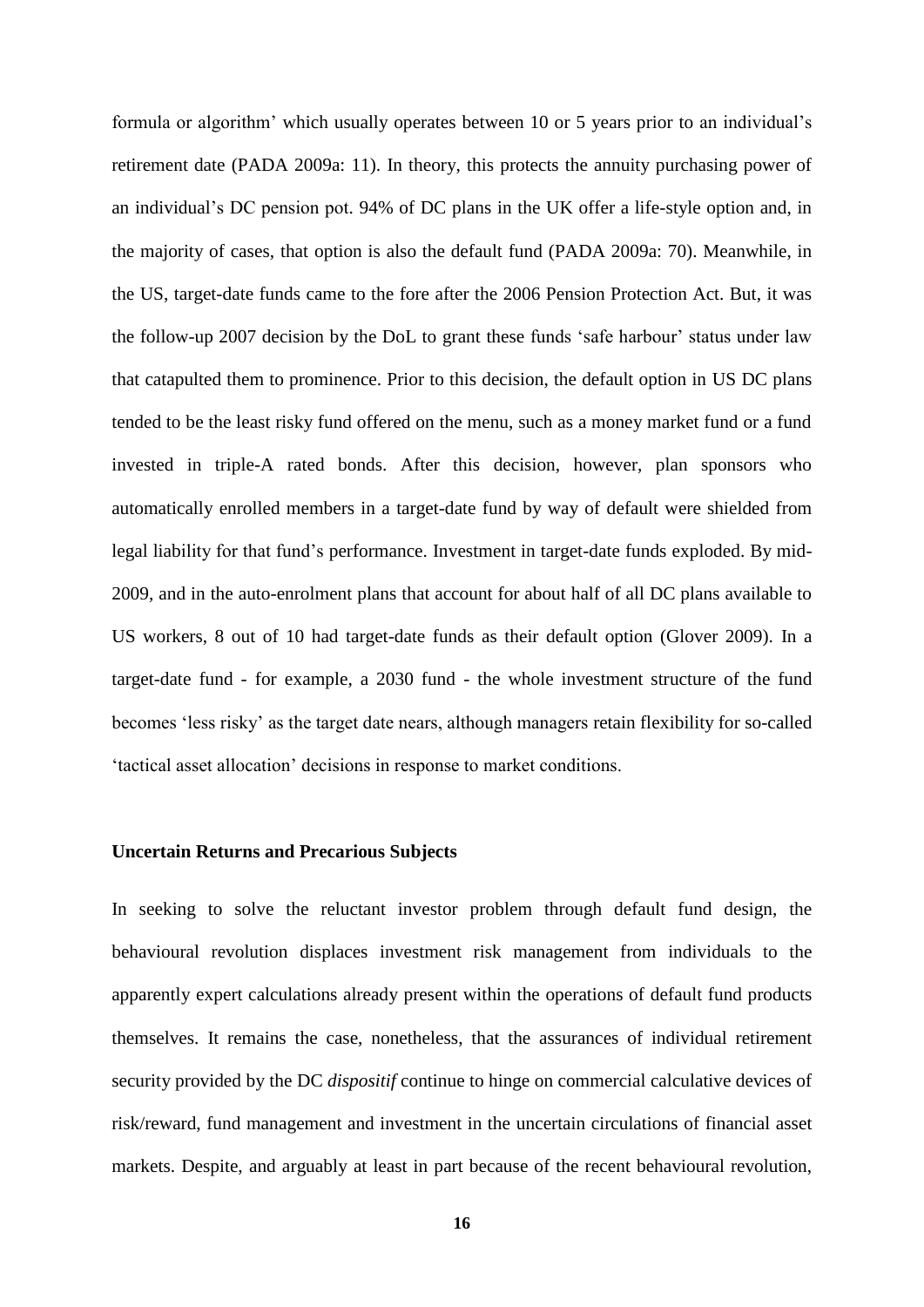occupational pension provision continues to turn on a DC *dispositif* that retains what Foucault (2007: 20) marks out as 'pretty much the essential characteristic of the mechanism of security'. That is, this apparatus 'works on the future', 'not according to a static perception of what would ensure the perfection of the function there and then, but will open onto a future that is not exactly controllable, not precisely measured or measureable'.

The incapacity of commercial calculative devices of risk/return to consistently capture the 'material givens' (Foucault 2007: 19) of future asset market uncertainties, and to bring the semblance of order necessary for those uncertainties to be managed as risks, ensures that the investor subject placed at the centre of the distributed agency of DC plans remains necessarily insecure and constantly remade. Two sets of uncertainties are crucial. Each set may independently contribute to the precariousness of retirement investing, but in combination they turn the experience into something of a lottery. First, macroeconomic or conjunctural shifts tend to alter the performance and risk/return profiles of different asset classes, under conditions where the financial future may not strongly resemble the past. Second, returns for DC investors are also dependent on the asset allocations of the various anonymous experts and strategies that manage their fund portfolios, where performance is diverse across funds and erratic over a lifetime. Added to these uncertainties over returns are the vicissitudes of labour market and household experience. While what are known as 'biographic disruptions' are widely acknowledged in accounts of bankruptcy, they are set-toone-side as behavioural economics continues to place a largely monolithic and disconnected financial subject at the centre of DC investment. We will deal with each of these imponderables in turn.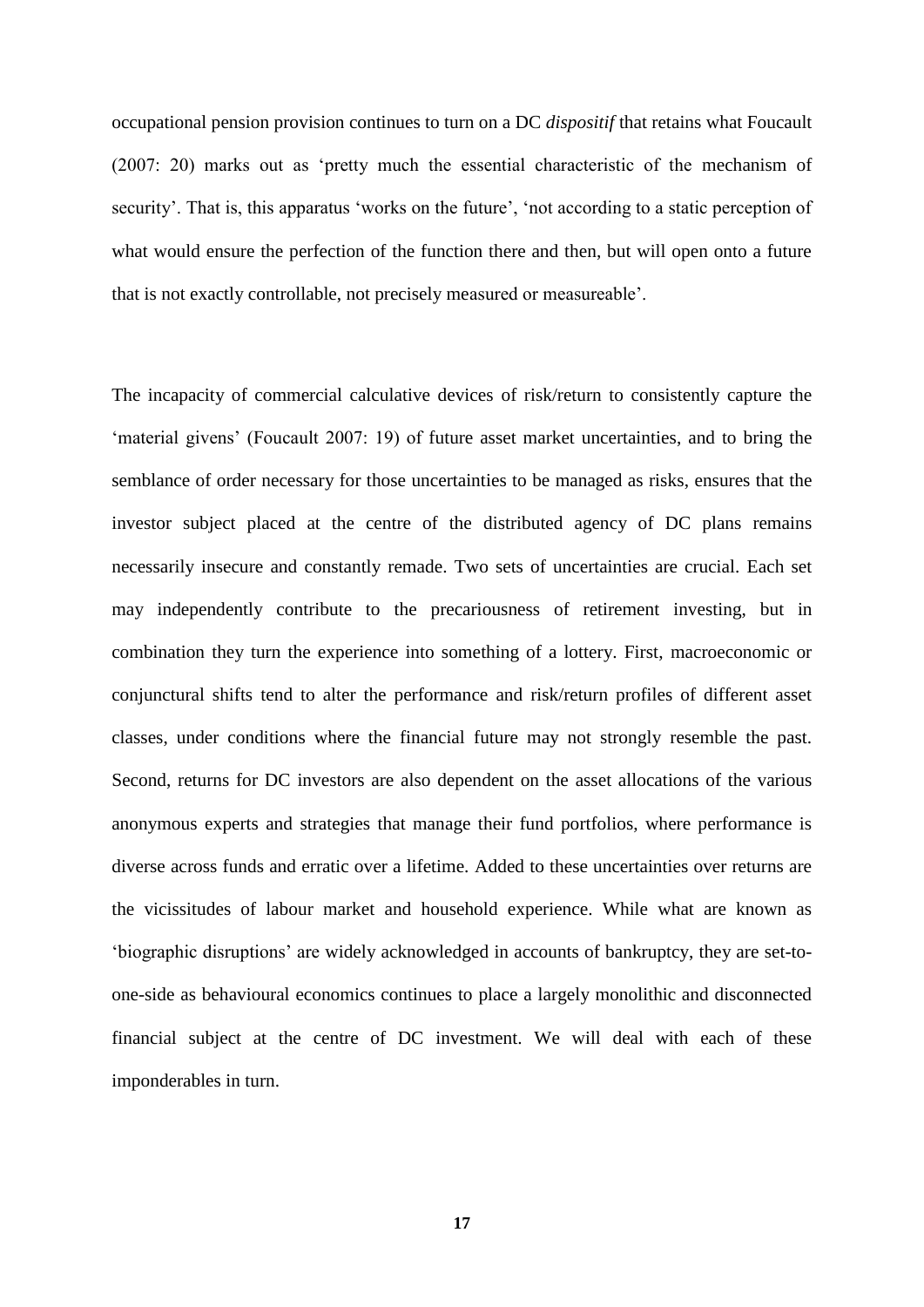If the performance of DC plans is often diverse and erratic, it is partly because the risks and returns associated with different asset classes are strongly shaped by what, after Braudel (1982), we refer to as a 'conjuncture' and define as a distinctive but unstable constellation of financial market events, typically lasting four to seven years. Conjunctures are partly marked by a capital market configuration of asset prices, flows of funds and interacting fund managers and other intermediaries, and may make certain investments seem attractive over the short to medium term, only to falter dramatically as confidence shifts (Engelen *et al.*  2010). This was the case with the new economy bubble which was driven by a boom in venture capital funding, an explosion in new technology initial public offerings (IPOs) and a supporting narrative about the falling costs of information (Feng *et al.* 2001), just as the subprime boom was driven by low interest rates, cheap wholesale funding, technologies of securitisation, and the rhetorical promise that innovation in liquid financial markets could efficiently and safely manage risk (Engelen *et al.*, 2012).

The risk/return characteristics of the assets that comprise the portfolios of DC retirement investors are not fixed or endogenous to those assets, but rather they reflect the configurations of a conjuncture (Holmes 2009; Erturk *et al.,* 2010). This is particularly significant for reluctant investors in default life-style or target-date funds. During a targetfund investor's working life, for example, expert practices of tactical asset allocation are supposed to ensure that they benefit from short- and medium-term price rises in particular assets. Indeed, for the PADA (2009a: 48), 'increasing investments in relatively more attractive markets and reducing the holdings in less attractive markets' is precisely the main advantage that target-date funds are said to have over life-style funds. Yet, the risk/return characteristics of 'attractive' asset markets are conjunctural. And, as the circulations of financial asset markets move from one conjuncture to another, it may become far from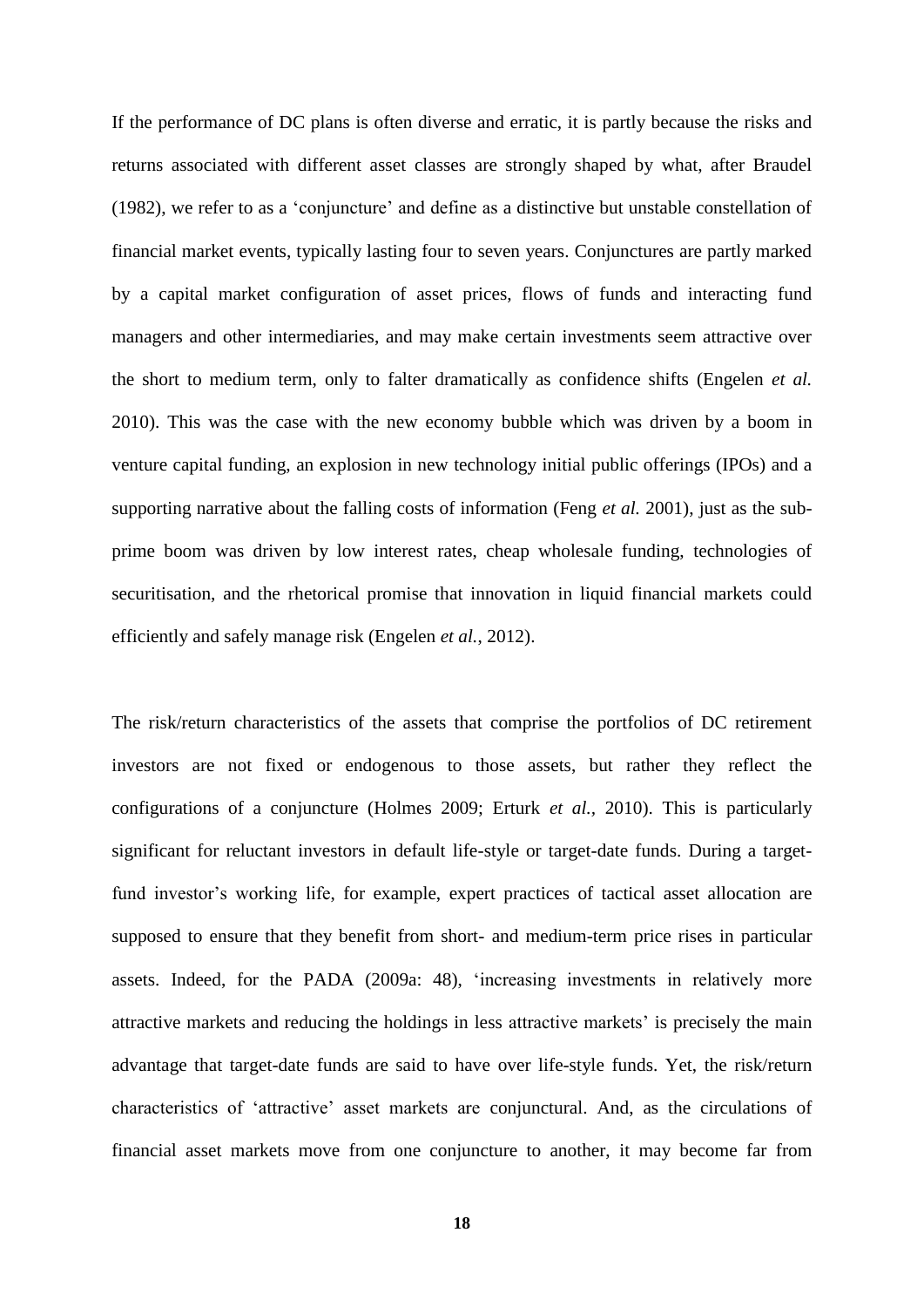apparent which assets are 'safe' and which are 'risky'. Since the Spring of 2010, for example, it has not been clear whether long-dated government bonds are safe, with investor opinions divided on whether we are headed for a period of deflation due to government fiscal austerity where bond values and coupon payments remain robust against declining prices, or a period of inflation due to quantitative easing where rising prices would erode the real value of coupon payments. Sovereign defaults are also possible and continue to seem quite probable. Thus, the operations of target-date funds post August 2007 have had to determine whether to lock in the equity losses of the height of the crisis by moving into bonds which remain at historic lows and may carry hidden risks (Authers 2010).

More broadly, should a sudden conjunctural downturn in assets prices occur as a retirement investor nears their retirement, or at the point immediately prior to their life-style or targetdate fund shifting into 'less risky' assets, this will sharply diminish their retirement income, particularly if the final lump sum is used to purchase an annuity. The importance of timing in DC fund returns also means that the long-run average performance of certain asset classes may be less important for returns than short- or medium-term price movements. So, despite the widely acknowledged superior long run performance of equities over fixed income investments (Barclays 2007), as Figure 1 shows the return on UK equities between 1999- 2009 was dismal, yielding an average of -1.2% per annum over that period despite a mini bull-run from the Spring of 2009 to the present. The poor performance of equities, especially after the August 2007 and September 2008 crashes, hit pension portfolio values and fund balances hard because around 60% of total UK pension fund assets were then held as equities (OECD 2009b). Overall, UK DC portfolio values fell 25%, from £550 billion to \$410 billion, between September 2007 and January 2009 (Aon Consulting 2009). The result between 2007 and 2010 was the emergence of a cohort of near-retirement investors who were faced with the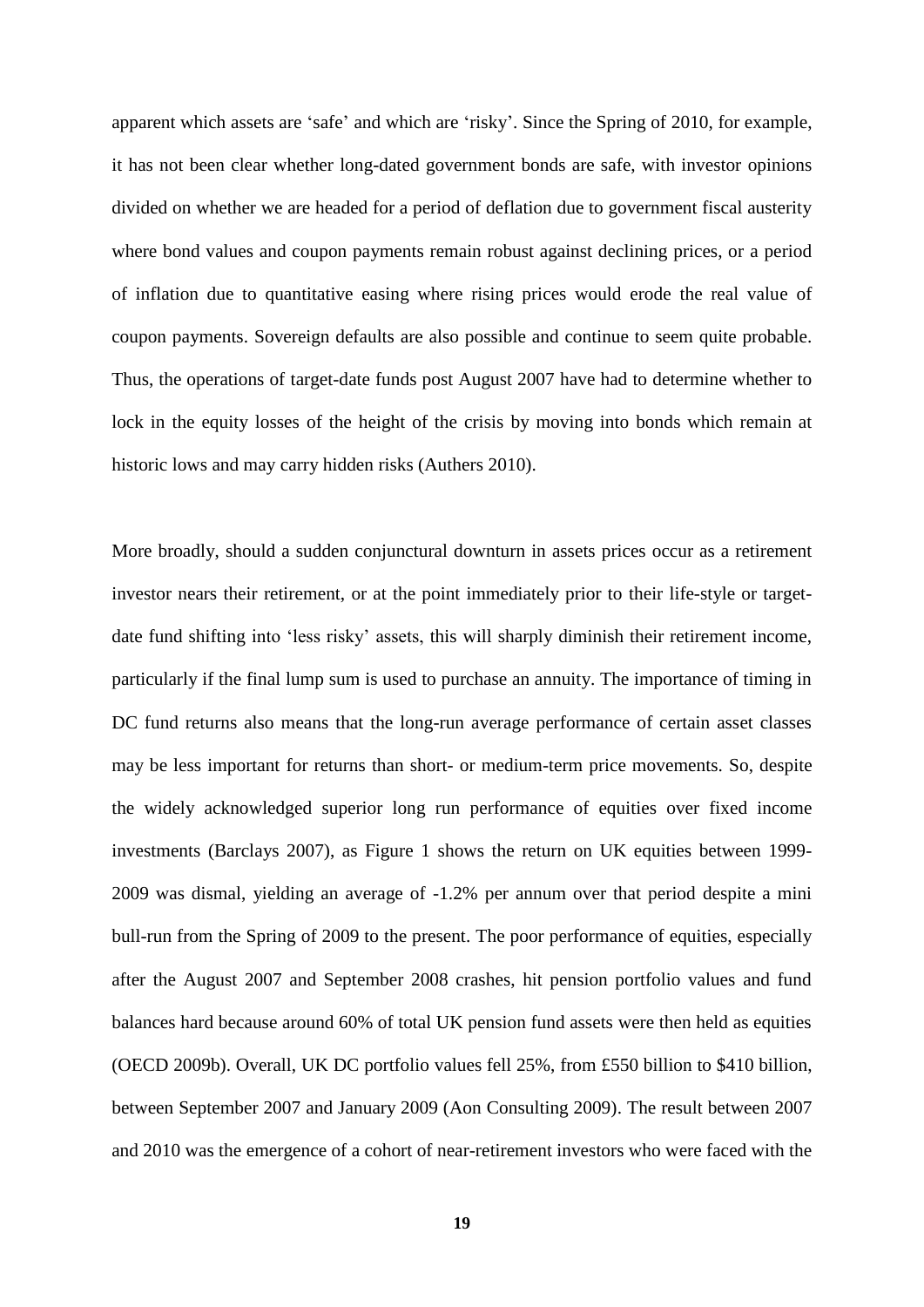decision of whether to accept reduced pensions due to investment losses and low annuity rates, or to defer retirement until such a time as returns improve (Giles 2009; OECD 2009b).

Insert Figure 1 here:

Uncertainty and variability in returns from DC retirement investment may not arise solely from conjunctural cycles and downturns in asset prices. The diverse asset allocation strategies of different fund managers, the fees and other charges levied on fund members, and the size of a fund may also generate considerable uncertainties over returns. It is estimated that almost 70% of Britain's largest equity pension funds actually lost investors' money in real terms between 1998 and 2008 (Right Annuity 2008), illustrating that average performance levels disguise significant discrepancies in returns within and between funds. Moreover, research by Brien *et al.* (2009) found that rates of return and volatility varied significantly on 2010 targetdate funds, which broadly reflected asset allocation decisions, with some holding up to 60% equities despite being just two years from maturity. Brien *et al*. (2009) also found that returns varied greatly even within the same fund families - e.g. equities focused or fixed-income focused or emerging market focused etc. - largely as a result of differences in the fees levied by fund. The tendency for annual fund management fees and other charges to be calculated as a percentage of a DC plan participant's assets also compounds the experience of uncertainty and precariousness, as the impact of fees is felt, disproportionately, by small investors (Stokes 2001). Further, in terms of size, risk and volatility, small funds may be less able to diversify and spread their investments, making them more susceptible to conjunctural downturns in particular asset classes (Brien *et al.* 2009).

The attainment of adequate retirement income through DC investment is further complicated by the unpredictable 'life course' of many investors. Behavioural economics works on the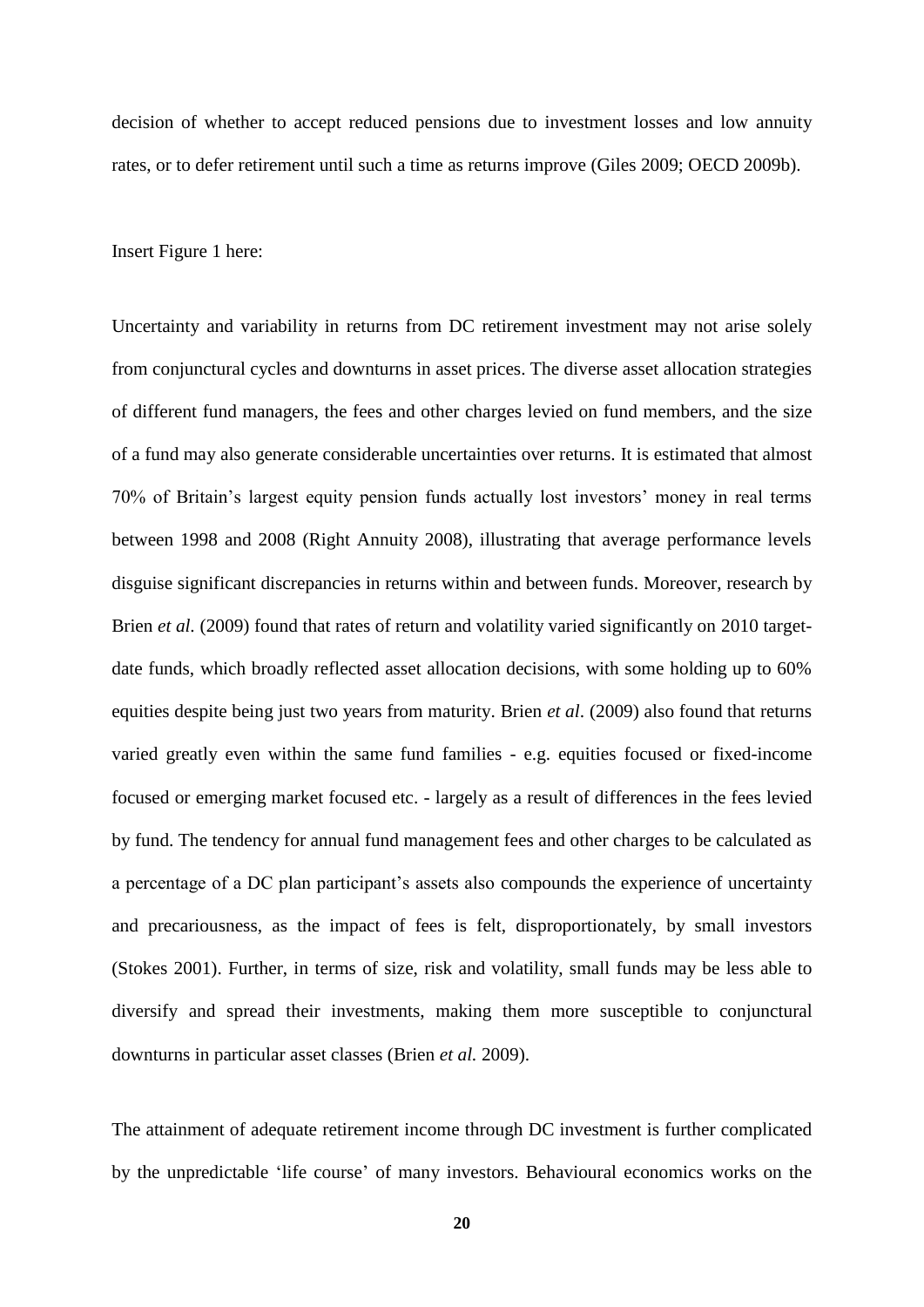investor as a monolithic figure, and does not take account of ways in which household and family relations and subject performances impact on investment decisions and risk propensities (Clark and Strauss 2008). Typically, an individual's ability to invest in the first place, and their contribution rate, is often conditioned by whether they live in a household with two or more income earners. The top 40% of households measured by income are largely households with two income earners, and in the UK this 'fortunate 40%' hold 80% of the value of total household savings and investments (Froud *et al*. 2002). Periods of unemployment or illness for one household member can impact on the contribution rates of another when current living expenses take priority. Divorce may also lead to long-term reductions in investment contributions. This is partly illustrated in Figure 2, which shows the contribution rates (i.e. pension fund investment as a % of total earnings) required by individuals to help them achieve the OECD average replacement rate (i.e. pension income as a % of pre-retirement earnings) of 59% after prolonged periods out of the labour market. The table assumes a real investment return of 3.5%, and shows that an average-earner in the UK with ten missing years of contributions would need to pay 7.9% of income into a DC plan in order to bridge the pension gap, whilst also working on average seven years longer than their French counterparts.

Insert Figure 2 Here.

### **Concluding Remarks**

During the 1980s and especially the 1990s, the consolidation of behavioural economics contributed to a partial but discernible 'loosening up' of the discipline which also came to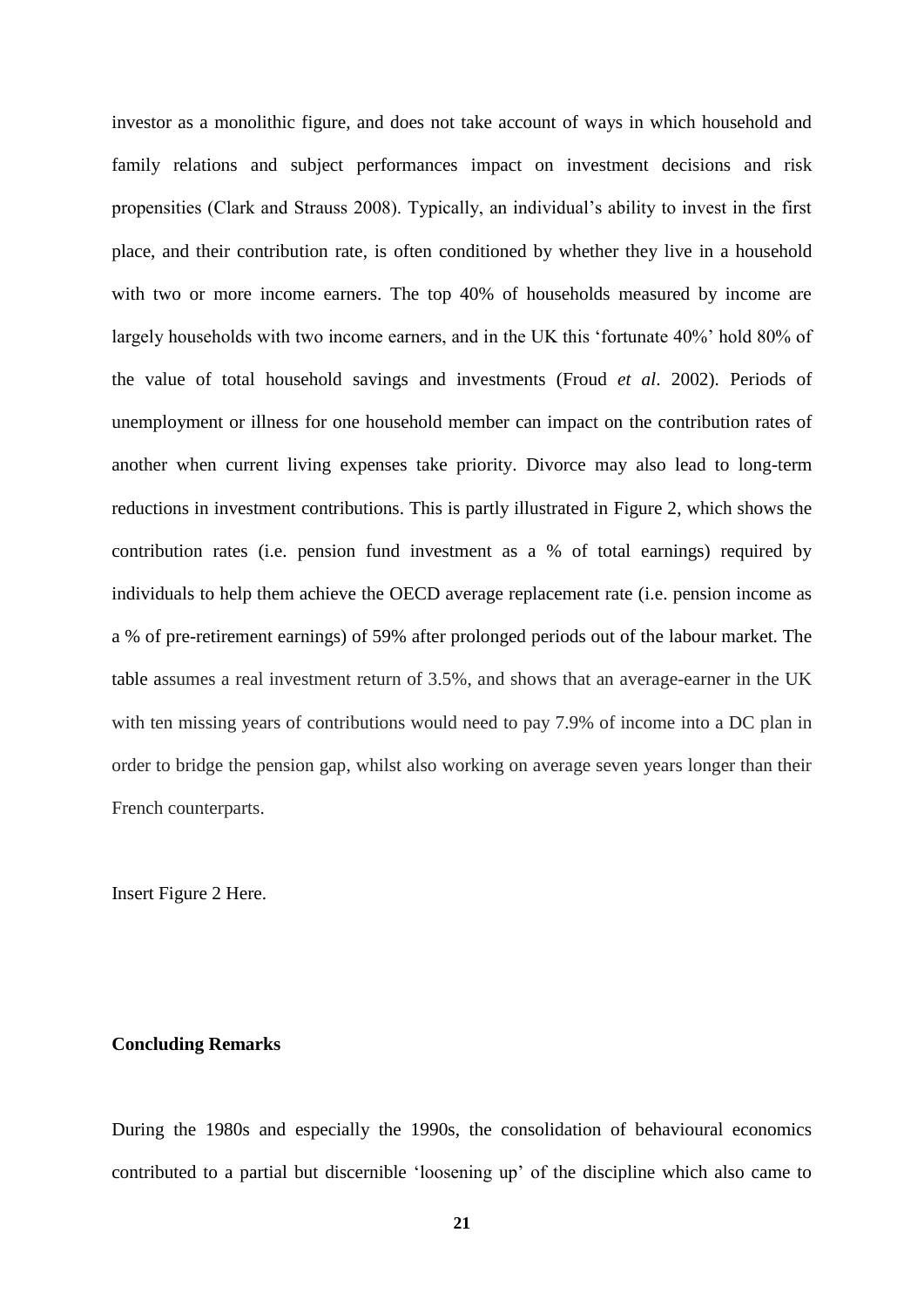feature evolutionary and institutional approaches (Heukelom & Sent 2010). While behavioural economics is not his focus, for Callon (2008) these developments gave rise to the entrepreneurial, creative and flexible figure he calls '*homo economicus 2.0*'. Unlike *'homo economicus 1.0*' who 'was highly introverted and relied only on himself and his own resources', *homo economicus 2.0* 'draws on diverse material and emotional resources', 'relies on interpersonal networks' and is readily recognised as needing 'the assistance and institutional support that provides him with critical mental and cognitive resources' (pp. 30- 31).

When calling for the analysis of the distributed agency of *homo economicus 2.0*, Callon draws a distinction between two sets of policies 'aimed at compensating for maladjustments encountered by individuals' (p. 46). What he terms 'prosthetic policy', like the behavioural revolution in DC pensions that we have interrogated here, concentrates on '"repairing" the person concerned and/or at restoring the functionalities of which she is deprived' (p. 46). As their proponents would have it, newly paternalistic prostheses – the technical nudges of autoenrolment, contribution escalators and default fund design - solve the problem of the apathetic, inert and miscalculating retirement investor. For us, however, behavioural economics does not signal a paternalistic sea-change in occupational pension provision, but rearticulates the heterogeneous elements that, in relation, give DC plans their specific form and ordering power as a security apparatus. The distributed agency of the apparatus continues in the wake of the behavioural revolution to seek to secure the retirement of the population of responsible and risk-taking investor subjects, even though it is now a behavioural version of *homo economicus 2.0* that it calls-up and places at its centre.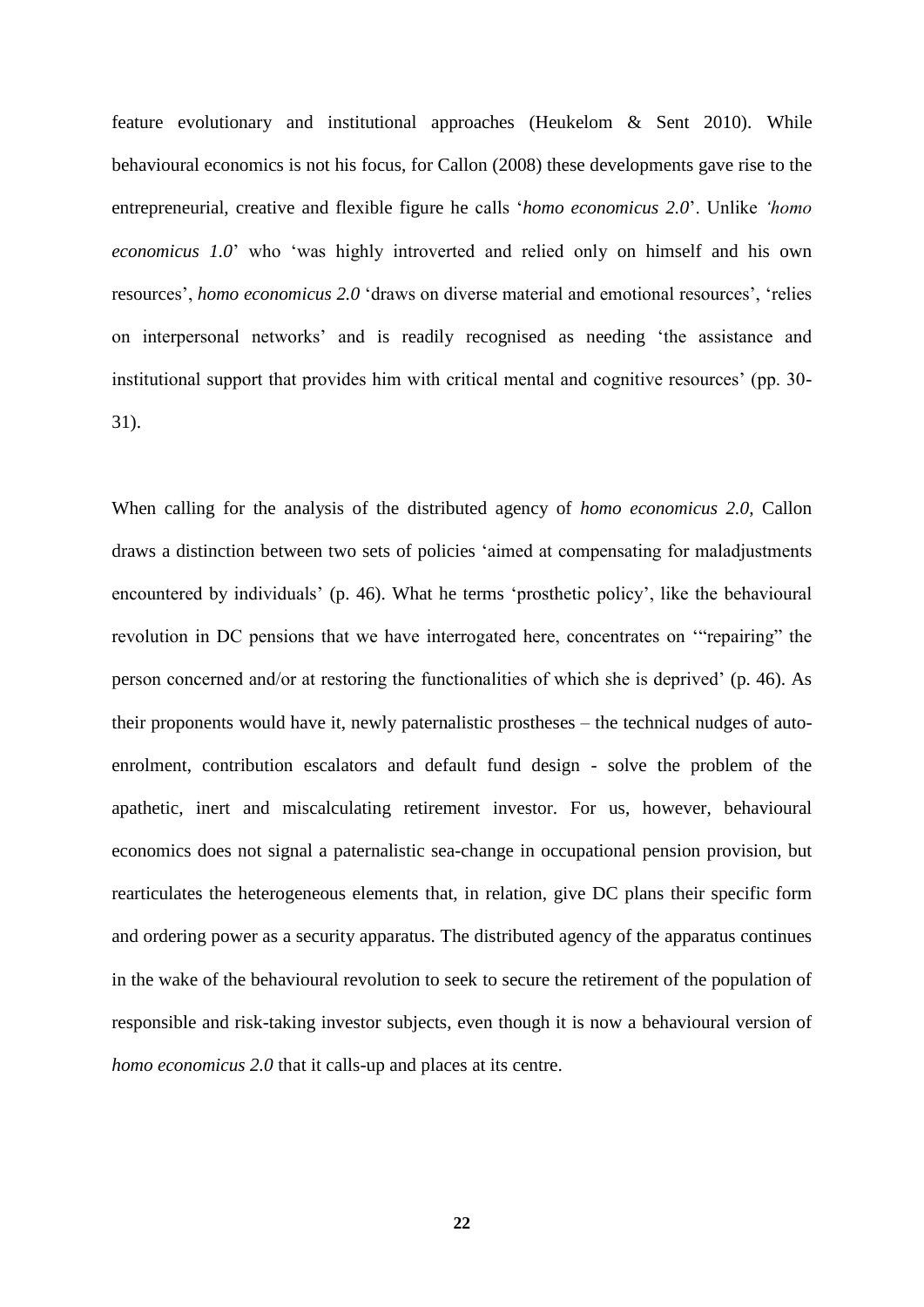Where our analysis of the behavioural revolution and occupational pensions departs from Callon's (2008) account of *homo economicus 2.0*, however, is in terms of the prospects of the second set of policies that he identifies. Callon invests a large measure of hope in what he calls 'habilitation policies'. Like prosthetic policies, habilitation policies 'compose individual agencies' but do not work from a given identity (e.g. the retirement investor) and instead seek 'an open range of associations, ties, and bonds, defined along with interactions and experiments' (p. 45). Yet, in placing faith in habilitation policies which 'aim … to construct socio-technical *agencements*' that transform 'individuals into interactive individual agencies' (p. 49), Callon, in effect, accepts the individualised and depoliticising definition of policy problems that emerges from recent developments in economics, including the behavioural revolution. The critical understanding of the behavioural revolution offered here, in contrast, re-opens political space such that the problem itself can be reconsidered, that the collective dilemmas of occupational pensions can be problematised. Not only is it the case that the extant DC Version 2.0 been shown here to be hobbled by the weight of its own contradictions. It also seems inconceivable that the elements of the DC apparatus could be rearranged in such a way that individual agents could interactively secure their own retirements, even if those interactions entailed mutual understandings of diverse social environments or contexts (see Clark, Strauss and Knox-Hayes 2012). While the policy problem remains one of remaking investors such that they can better or more creatively provide for their own individual retirements, then the occupational pensions of all will continue to be exposed to the whims of future financial uncertainties.

### **References**

Angner, E. & Loewenstein, G. (2012, forthcoming,) 'Behavioral economics', in *Philosophy of Economics*, ed. U. Mäki, Elsevier, London.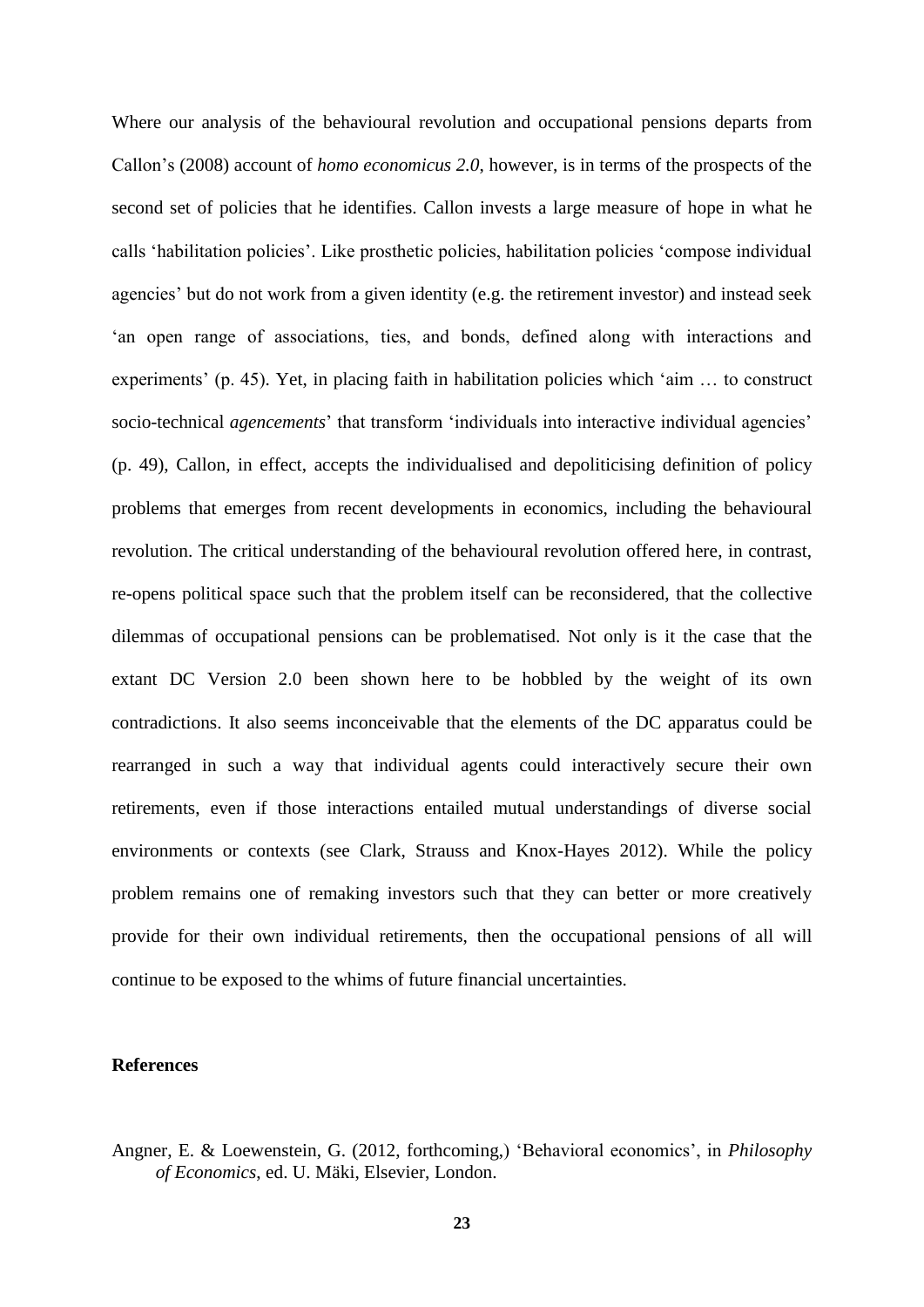- Akerlof, G. & Shiller, R.J. (2009) *Animal Spirits: How Human Psychology Drives the Markets and Why It Matters for Global Capitalism*, Princeton University Press, Princeton, NJ.
- Aon Consulting (2009) 'Credit crunch slashes workers' pensions by over a third', Press release, 19 February, Available at: http://aon.mediaroom.com/index.php?s=43&item=1464
- Authers, J. (2010) **'**Why the bond vigilantes are starting to wake up**'**, *Financial Times,* 11 December, online edition.
- Barclays (2007) *Equity Gilt Study*, Barclays Capital Publication, London.
- Benartzi, S. & Thaler, R. (2005) 'Save more tomorrow: using behavioural economics to increase employee savings', *Journal of Political Economy*, vol. 112, pp. 164-187.
- Braudel, F. (1982) 'History and time spans' in *Essays by Braudel*, University of Chicago Press, Chicago, IL.
- Brien, N., Cross, P. & Panis, C. (2009) *Target Date Funds: Historical Volatility/Return Profiles*, Deloitte Advanced Analytical Consulting Group, London, 23 October.
- Bruni, L. & Sugden, R. (2007) 'The road not taken: how psychology was removed from economics, and how it might be brought back', *The Economic Journal*, vol. 117, no. 516, pp. 146-173.
- Byrne, A., Harrison, D. & Blake, D. (2008) 'Defined-contribution pensions: dealing with the reluctant investor', *Journal of Financial Regulation and Compliance*, vol. 16, no. 3, pp. 206-219.
- Callon, M. (2008) 'Economic markets and the rise of interactive *agencements*: from prosthetic agencies to habilitated agencies' in *Living in a Material World: Economic Sociology Meets Science and Technology Studies*, eds. T. Pinch & R. Swedberg, MIT Press, Cambridge, MASS., pp. 29-56.
- Choi, J.J., Laibson, D.I. & Madrian, B.C. (2005) '\$100 bills on the sidewalk: suboptimal investment in 401(k) plans', *National Bureau of Economic Research*, Working paper W11554, August.
- Clark, G.L & Knox-Hayes, J. (2007) 'Mapping UK pension benefits and intended purchase of annuities in the aftermath of the 1990s stock market bubble', *Transactions of the Institute of British Geographers*, vol. 32, no. 4, pp. 539-555.
- Clark, G.L & Knox-Hayes, J. (2009) 'The "new" paternalism, consultation and consent: expectations of UK participants in defined contribution and self-directed retirement saving schemes', *Pensions: An International Journal*, vol.14, no. 1, pp. 58-74.
- Clark, G.L & Strauss, K. (2008) 'Individual pension risk propensities: the effects of sociodemographic characteristics and spousal pension entitlement on risk attitudes', *Ageing and Society*, vol. 28, no. 2, pp. 847-874.
- Clark, G.L., Strauss, K. & Knox-Hayes, J. (2012) *Saving for Retirement: Intention, Context, and Behavior*, Oxford University Press, Oxford.
- Cutler, T. & Waine, B. (2001) 'Social insecurity and the retreat from social democracy: Occupational welfare in the long boom and financialization', *Review of International Political Economy*, vol. 8, no. 1, pp. 96-117.
- Darlin, D. (2006) 'On making enrolment in a 401(k) automatic', *New York Times*, 19 August, online edition.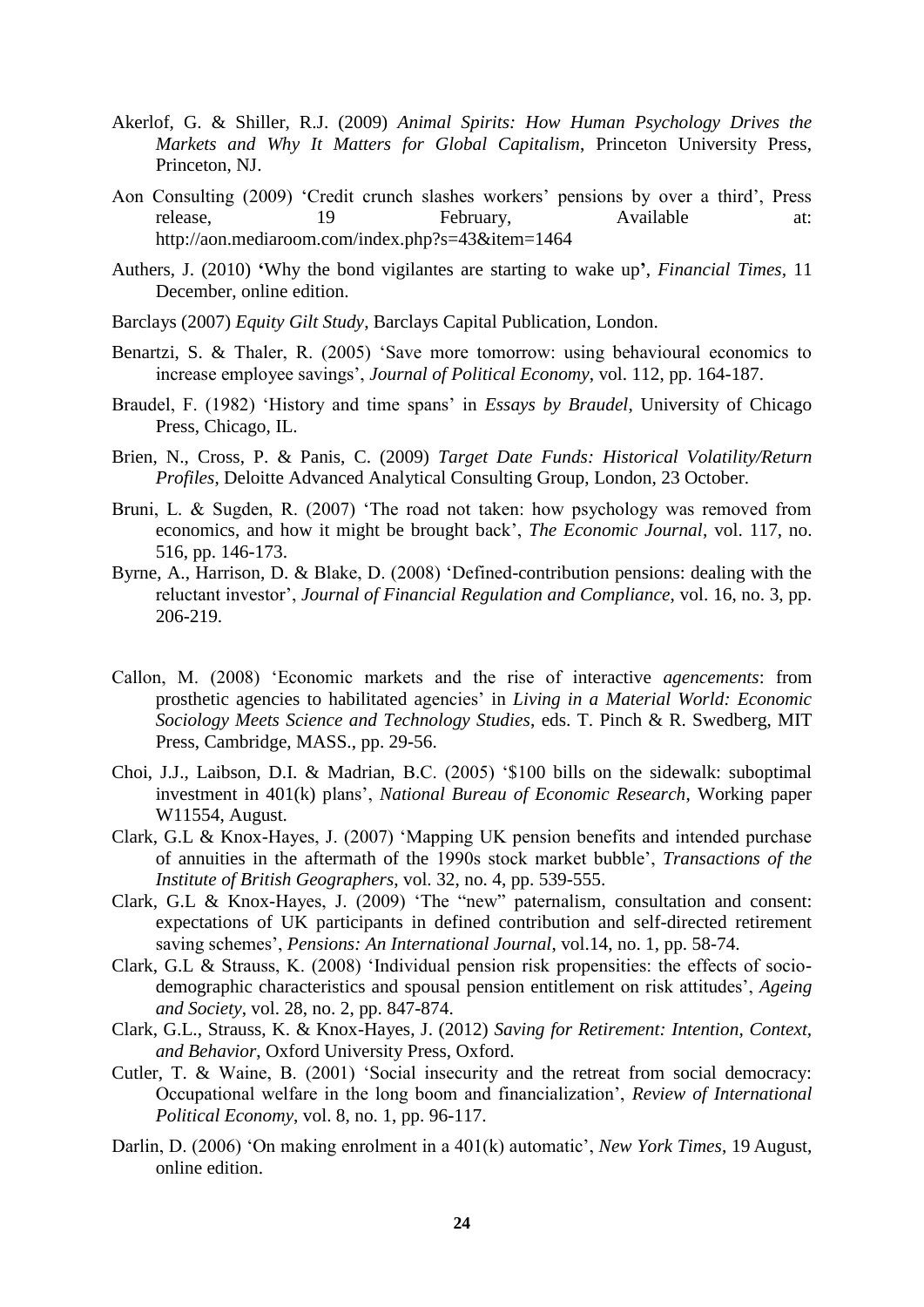- Davies, W. (2010) 'The rise of the guilty economist: hybrid policy metrics and governance', *After Markets Conference*, Säid Business School, Oxford, April.
- Deleuze, G. (2006) 'What is a dispositif?' in *Two Regimes of Madness: Texts and Interviews 1975-1995*, Semiotext(e), N.Y.
- Deleuze, G. & Guattari, F. (2004) *A Thousand Plateaus: Capitalism and Schizophrenia*, Continuum, London & New York.
- Department of Health (2010) *Healthy Lives, Healthy People: Our Strategy for Public Health in England*, The Stationery Office, Norwich.
- DWP (2006a) *Security in Retirement: Towards a New Pension System*, The Stationery Office, Norwich.
- DWP (2006b) *Personal Accounts: A New Way to Save*, The Stationery Office, Norwich.
- DWP (2008) '*Deregulatory review of private pensions: risk sharing consultation*, 5 June, Available at: http://www.dwp.gov.uk/pensionsreform/pdfs/pensionrisksharingconsultation-june2008.pdf
- Engelen, E., Erturk, I., Froud, J., Johal, S., Leaver, A., Moran, M., & Williams, K. (2012) *After The Great Complacence: Financial Innovation and the Politics of Reform*, Oxford University Press, Oxford.
- Engelen, E., Erturk, I., Froud, J., Leaver, A. & Williams, K. (2010) 'Financial innovation: frame, conjuncture and bricolage', *Economy and Society*, vol. 39, no. 1, pp. 33 - 63
- Erturk, I., Leaver, A. & Williams, K. (2010) 'Hedge funds as 'war machine': making the positions work', *New Political Economy*, vol. 15, no. 1, pp. 9-28.
- Ezra, D., Collie, B. & Smith, M.X. (2009) *The Retirement Plan Solution: The Reinvention of Defined Contribution*, Wiley, Hoboken, NJ.
- Feng, H., Froud, J., Johal, S., Haslam, C. & Williams, K. (2001) 'A new business model? The capital market and the new economy', *Economy and Society* vol. 30, no. 4, pp. 467-503.
- Foucault, M. (2007) *Security, Territory, Population, Lectures at the Collège de France, 1977-1978*, Palgrave MacMillan, Basingstoke.
- Foucault, M. (2008) *The Birth of Biopolitics, Lectures at the Collège de France, 1978-1979*, Palgrave MacMillan, Basingstoke.
- Fourcade, M. (2009) *Economists and Societies: Discipline and Profession in the United States, Britain and France, 1890s to 1990s*, Princeton University Press, Princeton, N.J.
- Froud, J., Johal, S. & Williams, K. (2002) 'Financialisation and the coupon pool', *Capital and Class*, vol. 78, pp. 119-152.
- Giles, C. (2009) 'OECD warns on pensions crisis', *Financial Times*, 23 June, online edition.
- Glover, H. (2009) 'Suitability of target-date funds in doubt', *Financial Times*, 3 May, online edition.
- Heukelom, F. & Sent, E-M. (2010) 'The economics of the crisis and the crisis of economics. Lessons from behavioral economics', *Krisis: Journal of Contemporary Philosophy*, issue 3, pp. 26-37.
- Holmes, C. (2009) 'Seeking alpha, performing beta: hedge fund-based financial ecosystems', Available at: http://www.allacademic.com//meta/p\_mla\_apa\_research\_citation/3/1/1/6/9/pages31169 9/p311699-1.php.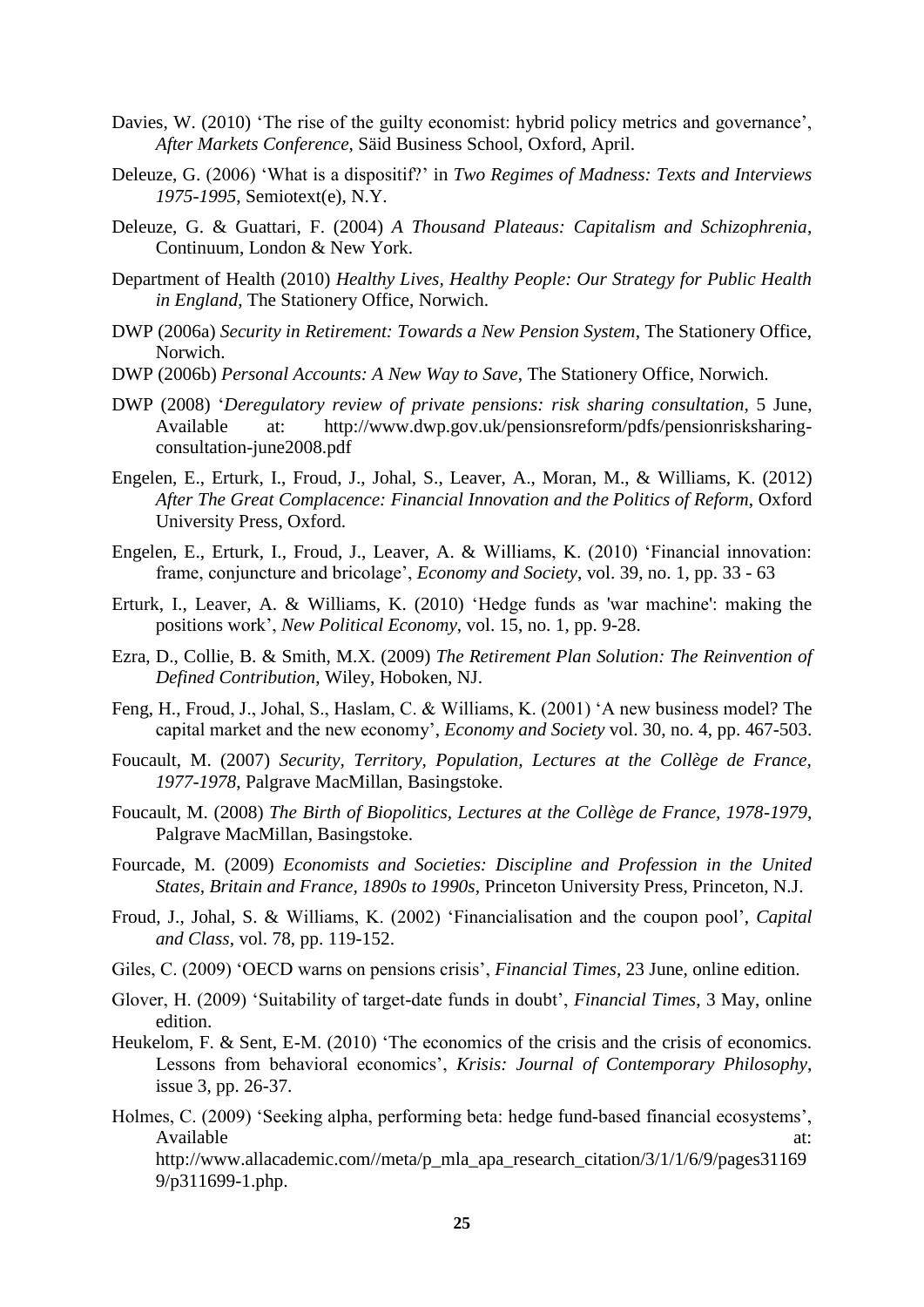- Institute for Government and the Cabinet Office (2010) *Mindspace: Influencing Behaviour Through Public Policy*, March. Available at: http://www.instituteforgovernment.org.uk/images/files/MINDSPACE-full.pdf
- Kahneman, D., Slovic, P. & Tversky, A. (1982) *Judgement Under Uncertainty: Heuristics and Biases*, Cambridge University Press, New York.
- Langley, P. (2004) 'In the eye of the "perfect storm": the final salary pension crisis and financialization of Anglo-American capitalism', *New Political Economy*, vol. 9, no. 4, pp. 539-558.
- Langley, P. (2006) 'The making of investor subjects in Anglo-American pensions', *Environment and Planning D: Society and Space*, vol. 24, no. 6, pp. 919-934.
- Langley, P. (2008) *The Everyday Life of Global Finance: Saving and Borrowing in Anglo-America,* Oxford University Press, Oxford.
- Mitchell, O. S., & Schieber, S.J. (1998) 'Defined contribution pensions: new opportunities, new risks' in *Living With Defined Contribution Pensions: Remaking Responsibility for Retirement*, eds. O.S. Mitchell & S.J. Schieber, University of Pennsylvania Press, Philadelphia, pp. 1-14.
- Muniesa, F., Millo, Y. & Callon, M. (2007) 'An introduction to market devices' in *Market Devices,* eds. M. Callon, Y. Millo & F. Muniesa, Blackwell, Oxford, pp. 1-12.
- Munnell, A. H. (2006) 'Employer-sponsored plans: the shift from defined benefit to defined contribution' in *The Oxford Handbook of Pensions and Retirement Income*, eds. G.L. Clark, , A.H. Munnell & J.M. Orszaq, Oxford University Press, Oxford, pp. 359-380.
- Munnell, A.H. & Sundén, A. (2004) *Coming Up Short: The Challenge of 401(k) Plans*, The Brookings Institution, Washington, D.C.
- NAPF (2008) *The 33rd National Association of Pension Funds' Annual Survey of Pension Funds 2007*, NAPF, London.
- NEST Corporation (2010) 'Key facts and myth buster', NEST Corporation, London, Available at: http://www.nestpensions.org.uk/documents/Key-Fact-Myths.pdf
- OECD (2009a) *Private Pensions and Policy Responses to the Crisis*, OECD, Paris.
- OECD (2009b) 'UK Pensions at a Glance', OECD, Paris, Available at: http://www.oecd.org/dataoecd/31/9/43547091.pdf
- Pensions Commission (2004) *Pensions: Challenges and Choices, The First Report of the Pensions Commission*, The Stationery Office, London.
- Pensions Commission (2005) *A New Pension Settlement for the Twenty-First Century: The Second Report of the Pensions Commission*, The Stationery Office, London.
- Pension Funds Online (undated), Available at: http://www.pensionfundsonline.co.uk/leaguetables/capitalvalue.aspx
- PADA (2009a) *Building Personal Accounts: Designing an Investment Approach, A discussion paper to support consultation*, The Stationery Office, Norwich.
- PADA (2009b) *Building Personal Accounts: Designing an Investment Approach, Key findings of the public consultation*, November, The Stationery Office, Norwich.
- Pryke, M., & du Gay, P. (2007) 'Take an issue: cultural economy and finance', *Economy and Society,* vol. 36, no. 3, pp. 339-354.
- Rabin, M. (1998) 'Psychology and economics', *Journal of Economic Literature*, vol. 36, no. 1, pp. 1-46.